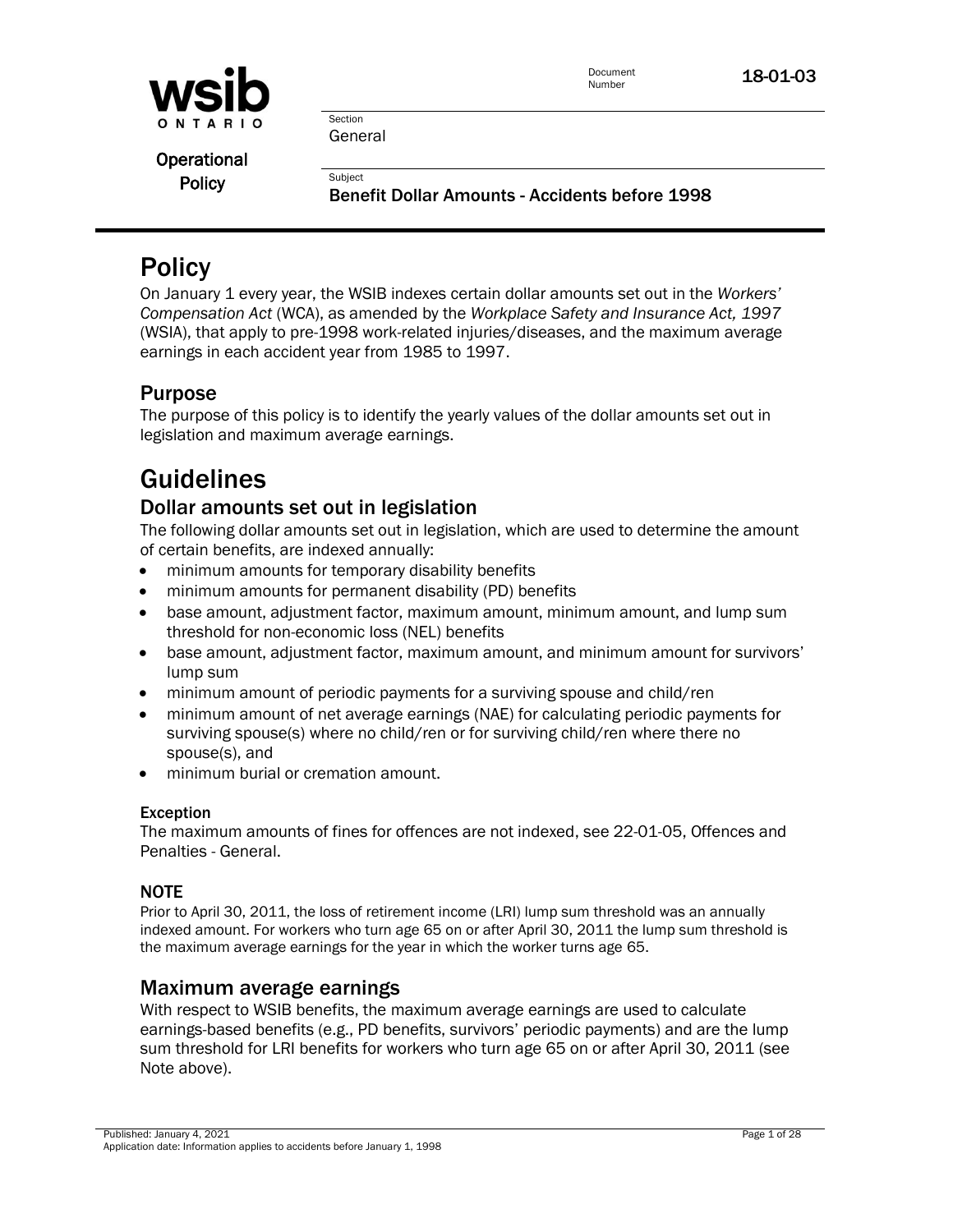| WSID          |                                                                  | Document<br>Number | 18-01-03 |
|---------------|------------------------------------------------------------------|--------------------|----------|
| ONTARIO       | Section<br>General                                               |                    |          |
| Operational   |                                                                  |                    |          |
| <b>Policy</b> | Subiect<br><b>Benefit Dollar Amounts - Accidents before 1998</b> |                    |          |

There is one maximum average earnings applicable to accident dates before April 1, 1985. Likewise, there is one maximum average earnings applicable to accident dates between April 1, 1985 and January 1, 1990 (inclusive). From January 2, 1990 onward, maximum average earnings are identified in each accident year. All maximum average earnings are indexed annually.

Prior to 1992, maximum average earnings were legislated amounts. The maximum average earnings in each accident year from 1992 onward are 175 per cent of the average industrial wage (AIW) for Ontario from published Statistics Canada earnings data from the year prior to the accident year.

The maximum average earnings are indexed every January 1.

### Indexing factor

The indexing factor is the percentage adjustment applied to values that are subject to annual indexing (e.g., dollar amounts set out in legislation and maximum average earnings) to account for inflation. The indexing factor is prescribed by legislation.

Information about the indexing method can be found in 18-01-14, Annual Indexing.

#### On or after January 1, 2018

For entitlement periods on or after January 1, 2018, the indexing factor is the percentage change in the Consumer Price Index (CPI) for Canada for all items, for the 12-month period ending on October 31 of the previous year, as published by Statistics Canada. This factor is applicable for all values subject to annual indexing, and is referred to in the WSIA as the 'Indexing Factor'.

#### Between January 1, 1998 and December 31, 2017 (inclusive)

For entitlement periods between January 1, 1998 and December 31, 2017 inclusive, as outlined in the WSIA, different indexing factors are applicable depending on the benefit type, the legislated amount, and the year:

- Alternate Indexing Factor: the percentage change in the CPI for Canada for all items, for the 12-month period ending on October 31 of the previous year, as published by Statistics Canada (also referred to as CPI)
- **General Indexing Factor:**  $(1/2 \times$  Alternate Indexing Factor) 1 (also referred to as modified Friedland)
- Temporary Indexing Factor: an amount prescribed by the Lieutenant Governor in Council by regulation to replace the General Indexing Factor for a given year
- Additional Adjustment: an amount prescribed by the Lieutenant Governor in Council by regulation in addition to the General and/or Alternate Indexing Factors for a given year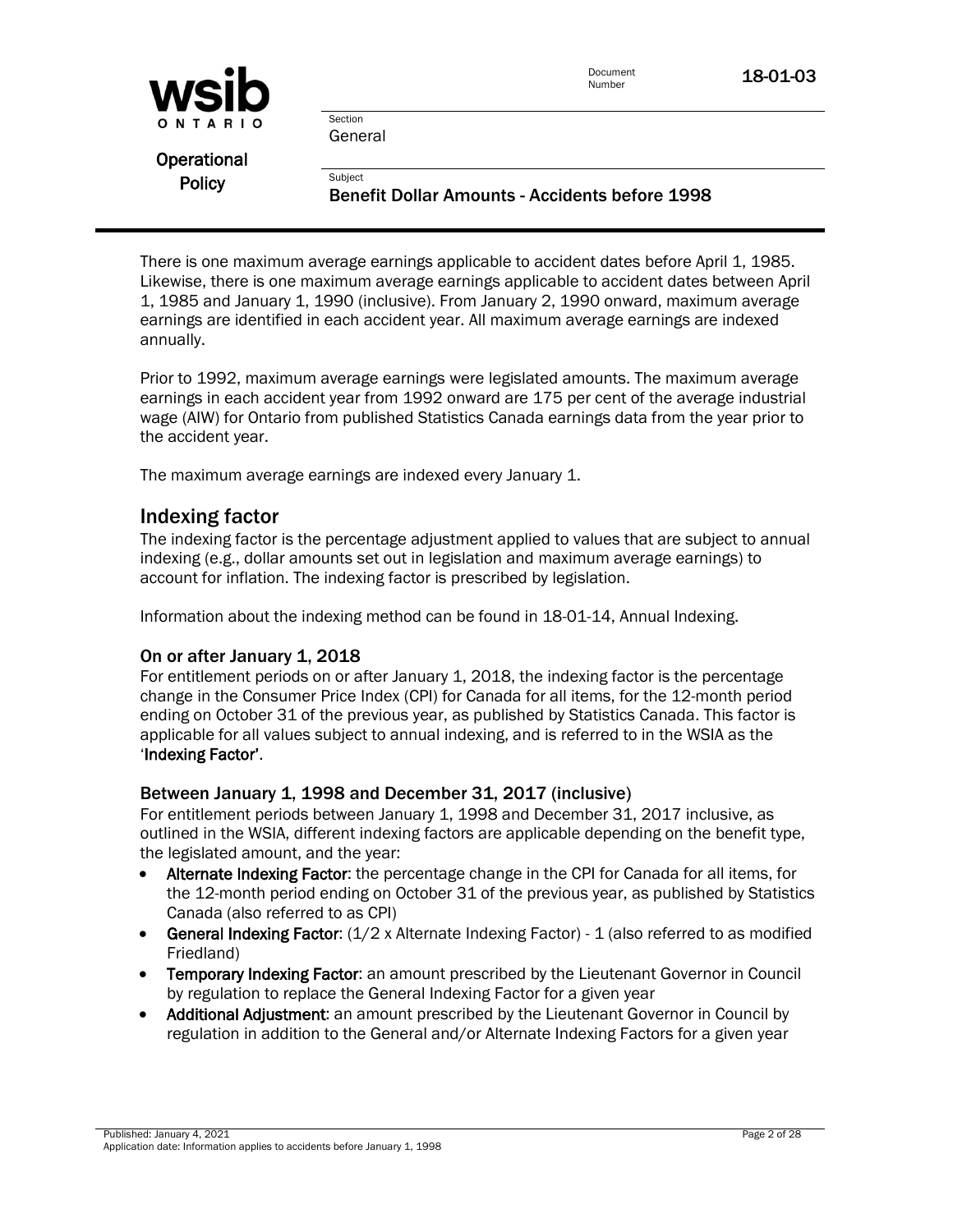

**Operational** 

Policy<br>Benefit Dollar Amounts - Accidents before 1998

### Between 1987 and 1997 (inclusive)

For entitlement periods between 1987 and 1997 inclusive, as outlined in the WCA, different indexing factors are applicable depending on the benefit type, the legislated amount, and the year:

- The percentage change in the CPI for Canada for all items, for the 12-month period ending on October 31 of the previous year, as published by Statistics Canada (also referred to as CPI).
- $\bullet$  [3/4 x A] 1 in which "A" is the percentage change in the CPI for Canada for all items, for the 12-month period ending on October 31 of the previous year, as published by Statistics Canada (also referred to as Friedland).

#### Prior to 1987

For entitlement periods prior to 1987, increases to benefits and/or legislated amounts (including the maximum average earnings) occurred via amendments to the WCA.

### Other rates

For benefit dollar amounts for accident dates on or after January 1, 1998 see 18-01-02, Benefit Dollar Amounts - Accidents from 1998. For other rates reviewed annually and set by the WSIB see 18-01-05, Table of Rates.

### Annual indexing

The Indexing Factor for 2021 is 1%.

#### Dollar amounts set out in legislation: 2021 values

| <b>Amount</b>                                                  | Value       |  |
|----------------------------------------------------------------|-------------|--|
| <b>Temporary</b>                                               |             |  |
| Full and partial minimum (accident dates before April 1, 1985) | \$17,524.52 |  |
| Full and partial minimum (accident dates between April 1,      | \$18,765.24 |  |
| 1985 and December 31, 1997)                                    |             |  |
| <b>PD</b>                                                      |             |  |
| Full minimum (accident dates before April 1, 1985)             | \$23,123.88 |  |
| Full minimum (accident dates on or after April 1, 1985)        | \$24,476.92 |  |
| Partial minimum (accident dates before April 1, 1985)          | \$17,727.84 |  |
| Partial minimum (accident dates on or after April 1, 1985)     | \$18,765.24 |  |
| <b>NEL benefit</b>                                             |             |  |
| Base amount                                                    | \$63,152.40 |  |
| Adjustment factor                                              | \$1,403.91  |  |
| Maximum                                                        | \$91,219.55 |  |
| Minimum                                                        | \$35,085.21 |  |
| Lump sum threshold                                             | \$14,033.59 |  |
| Survivors' lump sum                                            |             |  |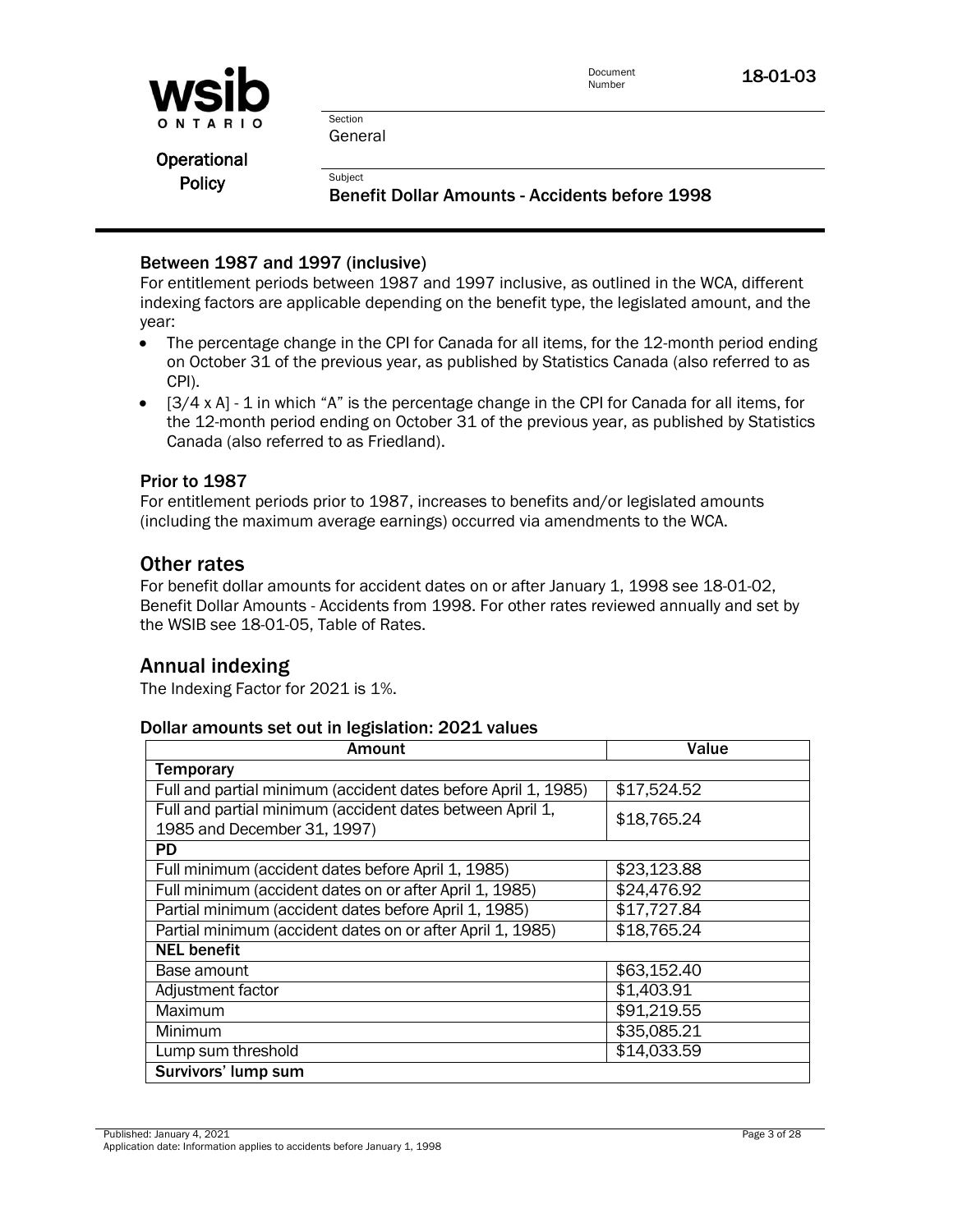

Section General

Operational

Policy<br>Benefit Dollar Amounts - Accidents before 1998

| Base amount                                                  | \$86,211.87  |
|--------------------------------------------------------------|--------------|
|                                                              |              |
| Adjustment factor                                            | \$2,155.29   |
| <b>Maximum</b>                                               | \$129,317.72 |
| Minimum                                                      | \$43,105.88  |
| Survivors' periodic payment                                  |              |
| Minimum (spouse(s) and child/ren)                            |              |
| \$24,476.92<br>Minimum (spouse(s) no child/ren, child/ren no |              |
| spouse(s)                                                    |              |
| <b>Burial or cremation expenses</b>                          |              |
| Minimum                                                      | \$3,232.94   |

Maximum average earnings: 2021 values for accident dates before 1998 and workrelated deaths resulting from injuries/diseases between April 1, 1985 and December 31, 1997

| <b>Accident date</b>                                                                              | Maximum average<br>earnings<br>(partial benefits) | Maximum average earnings<br>(full benefits, survivors' periodic<br>payments) |
|---------------------------------------------------------------------------------------------------|---------------------------------------------------|------------------------------------------------------------------------------|
| Before April 1, 1985 (full and<br>partial temporary benefits)                                     | \$49,900                                          | N/A                                                                          |
| Before April 1, 1985 (PD<br>benefits)                                                             | \$47,894.10                                       | \$62,472.07                                                                  |
| Between April 1, 1985 and<br>January 1, 1990 (inclusive) (full<br>and partial temporary benefits) | \$55,200                                          | N/A                                                                          |
| Between April 1, 1985 and<br>January 1, 1990 (inclusive) (PD<br>benefits)                         | \$55,200                                          | \$72,200                                                                     |
| January 2, 1990 (FEL and<br>Temporary)                                                            | \$55,200                                          | \$72,200                                                                     |
| 1991 (FEL and temporary*)                                                                         | \$57,500                                          | \$74,800                                                                     |
| 1992 (FEL and temporary*)                                                                         | \$66,700                                          | \$86,600                                                                     |
| 1993 (FEL and temporary*)                                                                         | \$67,900                                          | \$87,700                                                                     |
| 1994 (FEL and temporary*)                                                                         | \$68,400                                          | \$88,200                                                                     |
| 1995 (FEL and temporary*)                                                                         | \$70,100                                          | \$90,800                                                                     |
| 1996 (FEL and temporary*)                                                                         | \$69,800                                          | \$88,900                                                                     |
| 1997 (FEL and temporary*)                                                                         | \$70,100                                          | \$88,100                                                                     |

\* Both full and partial temporary disability benefits use the partial maximum average earnings value. \* Both full and partial temporary disability benefits use the partial maximum average earnings value.

See 18-01-02, Benefit Dollar Amounts - Accidents from 1998 for the maximum average earnings for accident dates in 1998 and onward.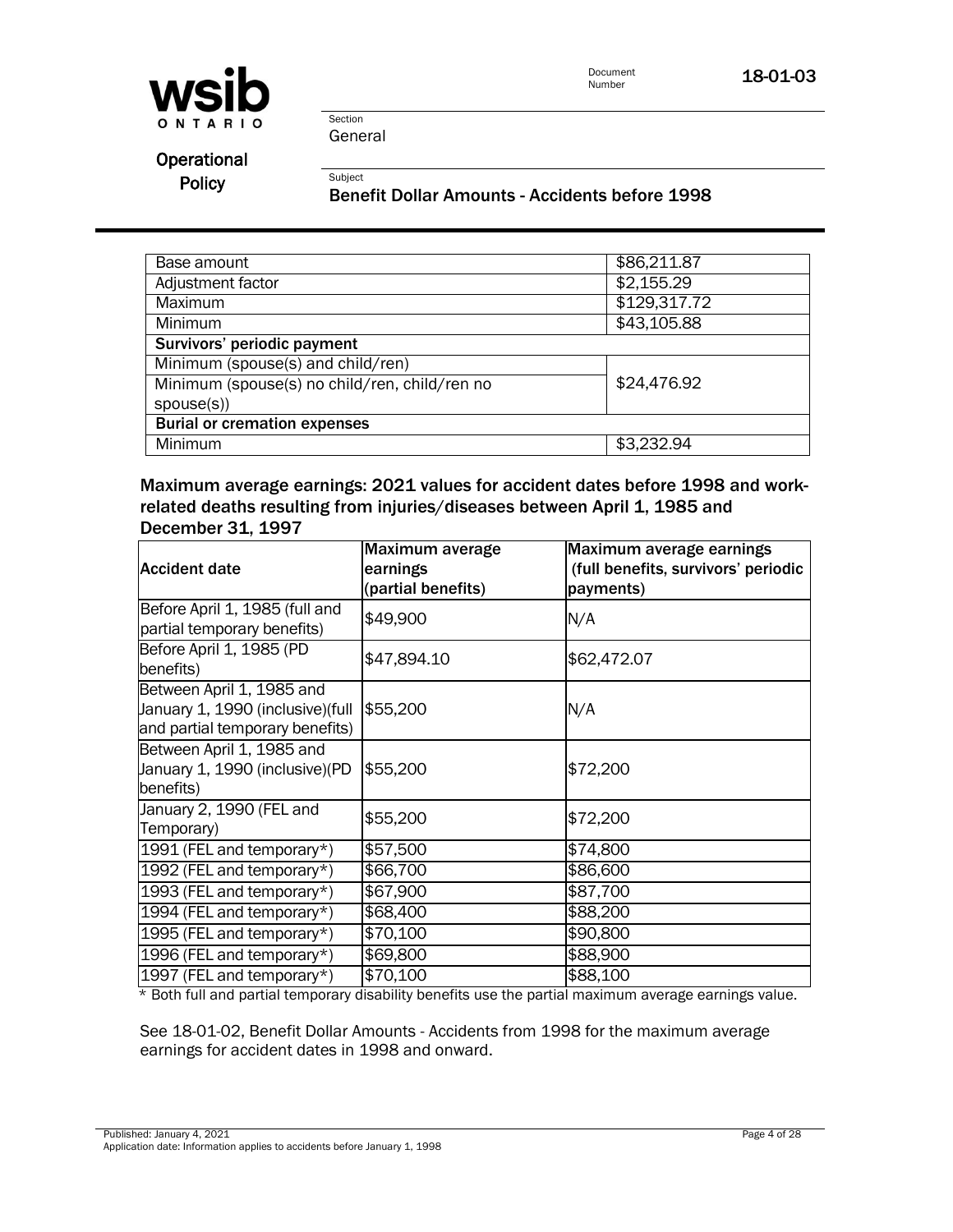

Section General

**Operational** 

Policy<br>Benefit Dollar Amounts - Accidents before 1998

### Document history

This document replaces 18-01-03 dated September 2, 2020.

This document was previously published as: 18-01-03 dated January 2, 2020 18-01-03 dated January 23, 2019 18-01-03 dated April 5, 2018 18-01-03 dated January 3, 2017 18-01-03 dated January 4, 2016 18-01-03 dated January 2, 2015 18-01-03 dated February 3, 2014 18-01-03 dated February 1, 2013 18-01-03 dated February 1, 2012 18-01-03 dated February 1, 2011 18-01-03 dated February 23, 2010 18-01-03 dated February 18, 2009 18-01-03 dated March 3, 2008 18-01-03 dated July 3, 2007 18-01-03 dated February 19, 2007 18-01-03 dated February 20, 2006 18-01-03 dated October 12, 2004 05-01-02 dated August 12, 1999

## References

### Legislative authority

*Workplace Safety and Insurance Act, 1997,* as amended Sections 49, 51, 52, 52.1, 102, 107.1, 111, 111.1

*Workplace Safety and Insurance Act, 1997*, as it read prior to January 1, 2018 Sections 49, 50, 51, 52, 52.1, 54, 102, 111

*Workers' Compensation Act, R.S.O. 1990,* as amended Sections 35, 38, 39, 42, 44(7), 145, 146, 148, 149, 150

*Workers' Compensation Act, R.S.O. 1980,* as amended Sections 36, 41, 42, 45, 132, 133, 136, 136a., 138, 139, 140, 141

*O. Reg. 454/09*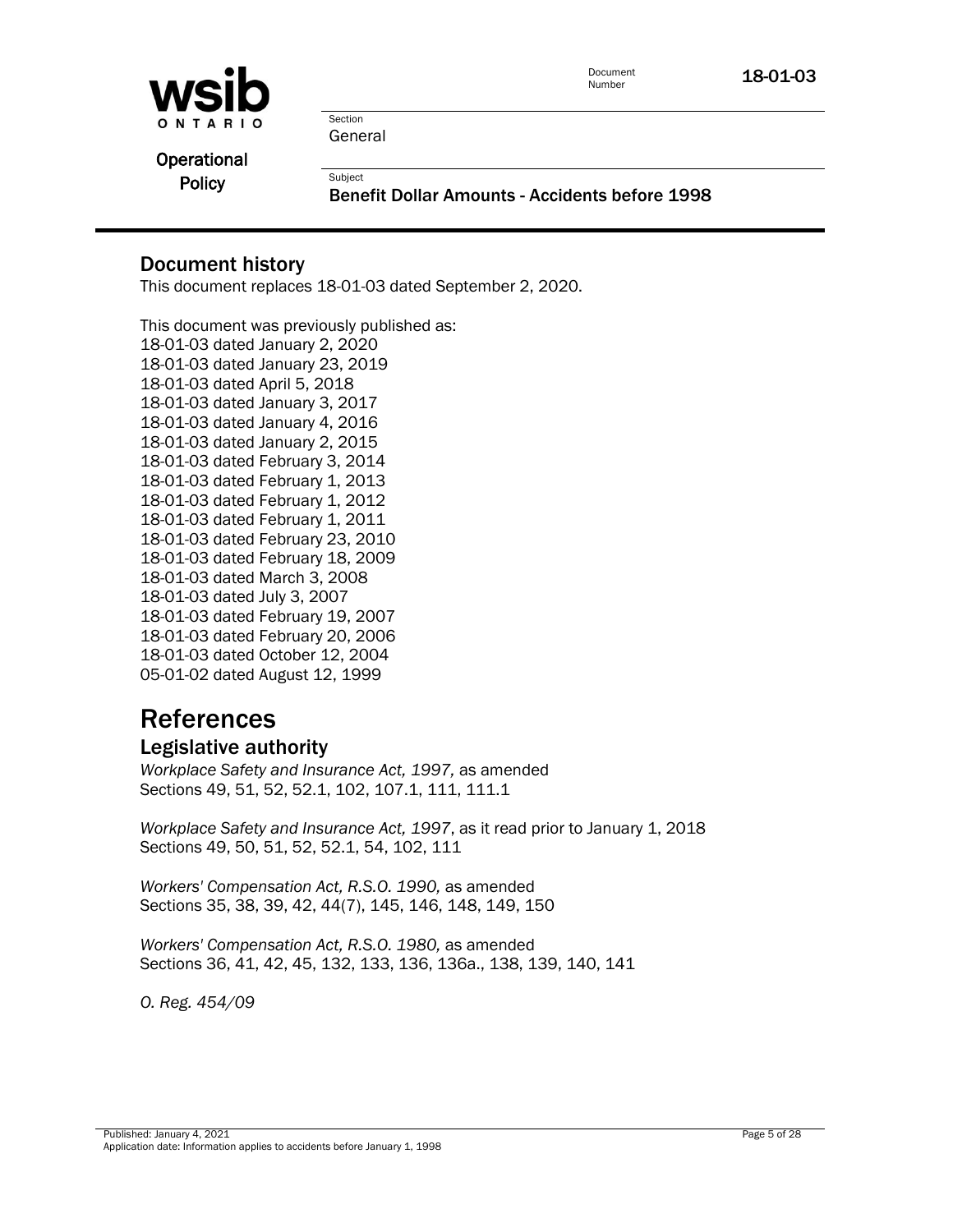

Section General

| Operational   |  |
|---------------|--|
| <b>Policy</b> |  |

Subject Subject<br>Benefit Dollar Amounts - Accidents before 1998

### Appendix

Indexed legislated amounts and maximum average earnings

### Fig. 1 - Minimum for temporary benefits calculation (accident dates before April 1, 1985)

The minimum is applied as part of the temporary benefit calculation.

| <b>Effective date</b> | Indexing                   | Amount (full and partial) |
|-----------------------|----------------------------|---------------------------|
| July 1, 1985          | $N/A$ (*1)                 | \$10,296.00               |
| January 1, 1986       | Legislated                 | \$10,471.24               |
| January 1, 1987       | $\overline{CPI}$           | \$10,931.96               |
| January 1, 1988       | <b>CPI</b>                 | \$11,402.04               |
| January 1, 1989       | <b>CPI</b>                 | \$11,880.96               |
| January 1, 1990       | CPI                        | \$12,487.28               |
| January 1, 1991       | <b>CPI</b>                 | \$13,086.84               |
| January 1, 1992       | <b>CPI</b>                 | \$13,662.48               |
| January 1, 1993       | $\overline{CPI}$           | \$13,880.88               |
| January 1, 1994       | CPI                        | \$14,144.52               |
| January 1, 1995       | Friedland                  | \$14,144.52               |
| January 1, 1996       | Friedland                  | \$14,257.88               |
| January 1, 1997       | Friedland                  | \$14,300.52               |
| January 1, 1998       | General/modified Friedland | \$14,300.52               |
| January 1, 1999       | General/modified Friedland | \$14,300.52               |
| January 1, 2000       | General/modified Friedland | \$14,329.12               |
| January 1, 2001       | General/modified Friedland | \$14,386.32               |
| January 1, 2002       | General/modified Friedland | \$14,386.32               |
| January 1, 2003       | General/modified Friedland | \$14,472.64               |
| January 1, 2004       | General/modified Friedland | \$14,472.64               |
| January 1, 2005       | General/modified Friedland | \$14,501.76               |
| January 1, 2006       | General/modified Friedland | \$14,544.92               |
| January 1, 2007       | General/modified Friedland | \$14,559.48               |
| July 1, 2007          | Additional                 | \$14,923.48               |
| January 1, 2008       | Temporary                  | \$15,296.84               |
| January 1, 2009       | Temporary                  | \$15,679.04               |
| January 1, 2010       | Temporary                  | \$15,757.56               |
| January 1, 2011       | Temporary                  | \$15,836.60               |
| January 1, 2012       | Temporary                  | \$15,915.64               |
| January 1, 2013       | Temporary                  | \$15,995.20               |
| January 1, 2014       | Temporary                  | \$16,075.28               |
| January 1, 2015       | Temporary                  | \$16,155.36               |
| January 1, 2016       | Temporary                  | \$16,235.96               |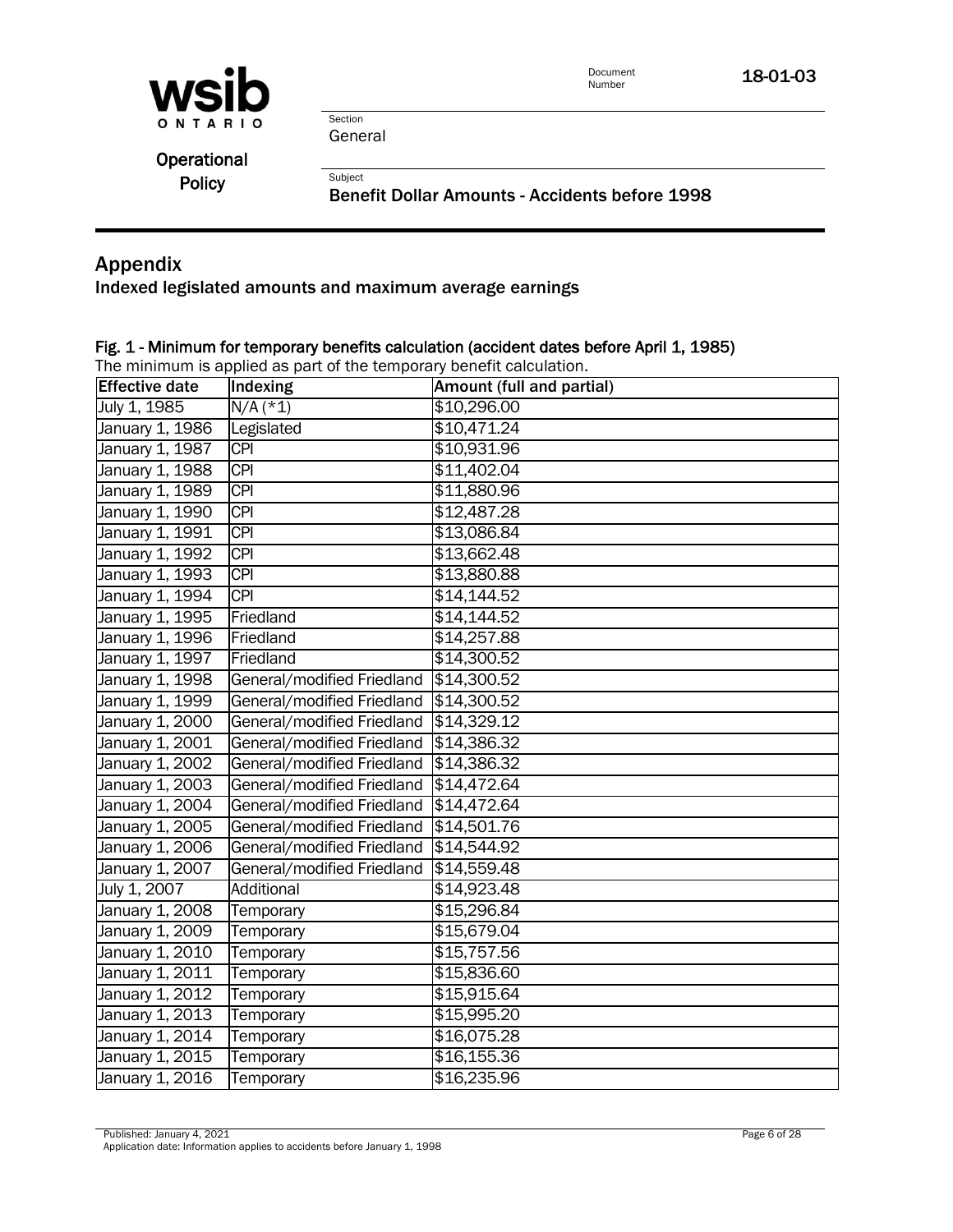

Section General

**Operational** 

## Policy<br>Benefit Dollar Amounts - Accidents before 1998

| January 1, 2017 | Temporary                             | \$16,398.20 |
|-----------------|---------------------------------------|-------------|
| January 1, 2018 | Indexing Factor/CPI                   | \$16,644.68 |
|                 | January 1, 2019   Indexing Factor/CPI | \$17,027.40 |
| January 1, 2020 | Indexing Factor/CPI                   | \$17,351.36 |
|                 | January 1, 2021   Indexing Factor/CPI | \$17,524.52 |

\*1. This is the amount provided for in the WCA, 1980 (as amended), and subject to indexing thereafter \* 1. This is the amount provided for in the WCA, 1980 (as amended), and subject to indexing thereafter

#### Fig. 2 – Minimum for PD benefits calculation (accident dates before April 1, 1985) Fig. 2 - Minimum for PD benefits calculation (accident dates before April 1, 1985)

The minimum is applied as part of the PD benefit calculation. See 18-07-04, Calculating Permanent Disability Benefits for information about how the minimum is applied in the PD benefit calculation.

| <b>Effective date</b> | Indexing                   | Amount                  | Indexing         | Amount (full)      |
|-----------------------|----------------------------|-------------------------|------------------|--------------------|
|                       |                            | (partial)               |                  |                    |
| July 1, 1985          | $N/A$ (*1)                 | \$10,416.00             | $N/A$ (*1)       | \$10,416.00        |
| January 1, 1986       | Legislated                 | \$10,593.12             | Legislated       | \$10,593.12        |
| January 1, 1987       | <b>CPI</b>                 | \$11,059.20             | <b>CPI</b>       | \$11,059.20        |
| January 1, 1988       | $\overline{CPI}$           | \$11,534.76             | $\overline{CPI}$ | \$11,534.76        |
| January 1, 1989       | $\overline{CPI}$           | \$12,019.20             | <b>CPI</b>       | \$12,019.20        |
| January 1, 1990       | <b>CPI</b>                 | \$12,632.16             | <b>CPI</b>       | \$12,632.16        |
| January 1, 1991       | $\overline{CPI}$           | \$13,238.52             | <b>CPI</b>       | \$13,238.52        |
| January 1, 1992       | <b>CPI</b>                 | \$13,821.24             | <b>CPI</b>       | \$13,821.24        |
| January 1, 1993       | $\overline{CPI}$           | \$14,041.56             | $\overline{CPI}$ | \$14,041.56        |
| January 1, 1994       | $\overline{CPI}$           | \$14,308.80             | $\overline{CPI}$ | \$14,308.80        |
| January 1, 1995       | Friedland                  | \$14,308.80             | <b>CPI</b>       | \$14,308.80        |
| January 1, 1996       | Friedland                  | \$14,423.28             | $\overline{CPI}$ | \$14,652.24        |
| January 1, 1997       | Friedland                  | \$14,466.48             | <b>CPI</b>       | \$14,901.36        |
| January 1, 1998       | General/modified Friedland | $\sqrt{$14,466.48}$     | Alternate/CPI    | \$15,124.80        |
| January 1, 1999       | General/modified Friedland | \$14,466.48             | Alternate/CPI    | \$15,276.00        |
| January 1, 2000       | General/modified Friedland | \$14,495.52             | Alternate/CPI    | \$15,627.36        |
| January 1, 2001       | General/modified Friedland | \$14,553.48             | Alternate/CPI    | \$16,065.00        |
| January 1, 2002       | General/modified Friedland | \$14,553.48             | Alternate/CPI    | \$16,370.28        |
| January 1, 2003       | General/modified Friedland | \$14,640.72             | Alternate/CPI    | \$16,894.08        |
| January 1, 2004       | General/modified Friedland | \$14,640.72             | Alternate/CPI    | \$17,164.44        |
| January 1, 2005       | General/modified Friedland | \$14,670.00             | Alternate/CPI    | \$17,559.24        |
| January 1, 2006       | General/modified Friedland | $\sqrt{$14,714.04}$     | Alternate/CPI    | \$18,015.72        |
| January 1, 2007       | General/modified Friedland | \$14,728.80             | Alternate/CPI    | \$18,394.08        |
| July 1, 2007          | Additional                 | \$15,096.96             | N/A              | \$18,394.08        |
| January 1, 2008       | Temporary                  | \$15,474.48             | Alternate/CPI    | \$18,761.88        |
| January 1, 2009       | Temporary                  | $\overline{$15,861.24}$ | Alternate/CPI    | $\sqrt{19,230.96}$ |
| January 1, 2010       | Temporary                  | \$15,940.56             | Alternate/CPI    | \$19,307.88        |
| January 1, 2011       | Temporary                  | \$16,020.24             | Alternate/CPI    | \$19,616.76        |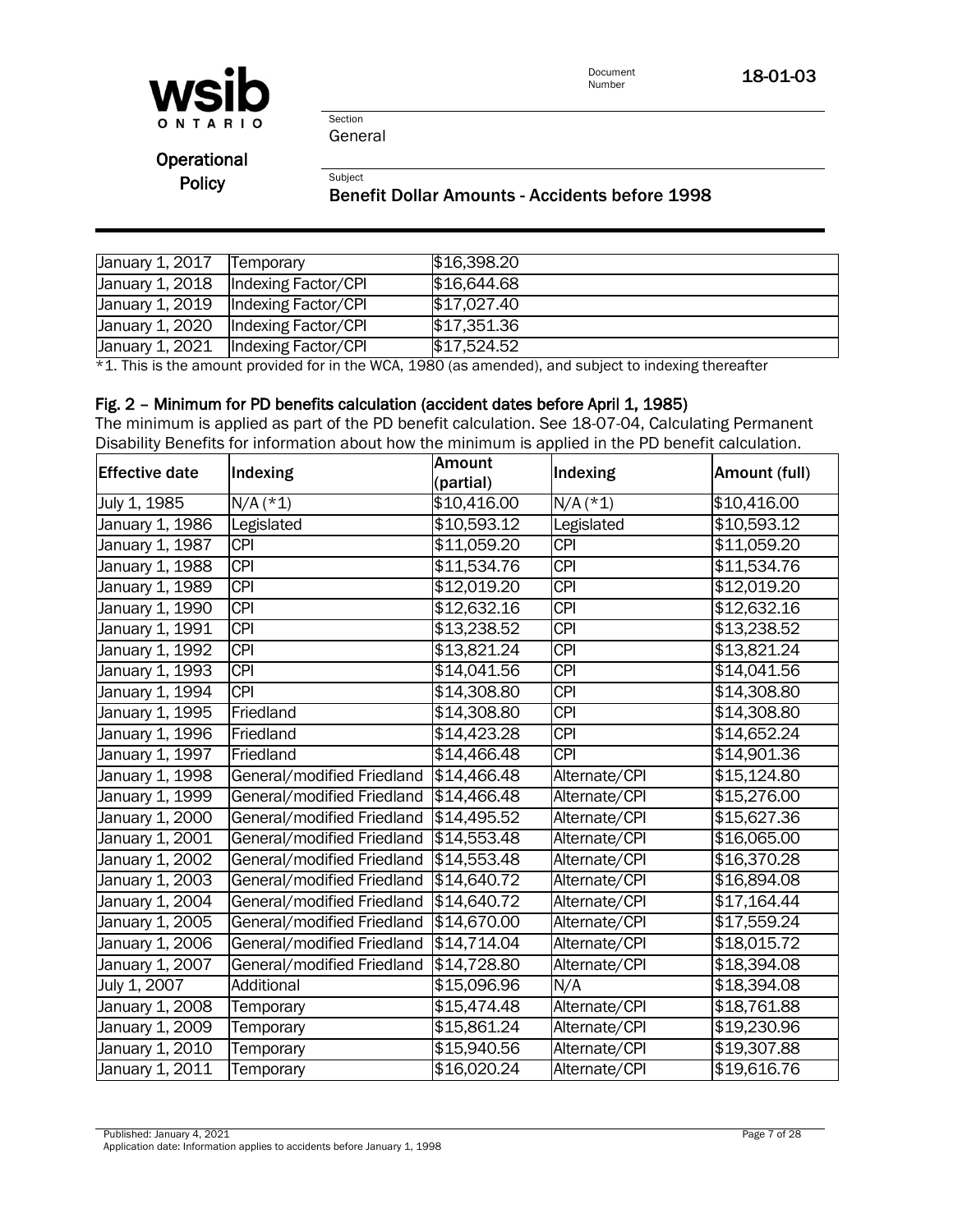

Section General

**Operational** 

Policy<br>Benefit Dollar Amounts - Accidents before 1998

| January 1, 2012              | Temporary                  | \$16,100.40 | Alternate/CPI       | \$20,166.00         |
|------------------------------|----------------------------|-------------|---------------------|---------------------|
| January 1, 2013              | Temporary                  | \$16,180.92 | Alternate/CPI       | \$20,529.00         |
| January 1, 2014              | Temporary                  | \$16,261.80 | Alternate/CPI       | \$20,713.80         |
| January 1, 2015              | Temporary                  | \$16,343.16 | Alternate/CPI       | $\sqrt{$21,086.64}$ |
| January 1, 2016              | Temporary                  | \$16,424.76 | Alternate/CPI       | \$21,339.72         |
| January 1, 2017              | Temporary                  | \$16,589.04 | Alternate/CPI       | \$21,638.40         |
| January 1, 2018              | Indexing Factor/CPI        | \$16,837.92 | Indexing Factor/CPI | \$21,963.00         |
| January 1, $20\overline{19}$ | <b>Indexing Factor/CPI</b> | \$17,225.00 | Indexing Factor/CPI | \$22,468.16         |
| January 1, 2020              | Indexing Factor/CPI        | \$17,552.60 | Indexing Factor/CPI | $\sqrt{$22,895.08}$ |
| January 1, $20\overline{21}$ | Indexing Factor/CPI        | \$17,727.84 | Indexing Factor/CPI | \$23,123.88         |

\*1. This is the amount provided for in the WCA, 1980 (as amended), and subject to indexing thereafter \*1. This is the amount provided for in the WCA, 1980 (as amended), and subject to indexing thereafter

#### Fig. 3 – Minimum for temporary benefits calculations (accident dates between April, 1, 1985 to December 31, 1997 [inclusive])

The minimum is applied as part of the temporary benefit calculation. The minimum is applied as part of the temporary benefit calculation.

| <b>Effective date</b>  | <b>Indexing</b>                        | Amount (full and partial) |
|------------------------|----------------------------------------|---------------------------|
| April 1, 1985          | $N/A$ (*1)                             | \$10,500                  |
| January 1,<br>1986(a)  | $N/A$ (*2)                             | \$11,025                  |
| January 1, 1986<br>(b) | Legislated                             | \$11,212.76               |
| January 1, 1987        | $\overline{CPI}$                       | \$11,705.72               |
| January 1, 1988        | $\overline{CPI}$                       | \$12,209.08               |
| January 1, 1989        | <b>CPI</b>                             | \$12,721.80               |
| January 1, 1990        | <b>CPI</b>                             | \$13,370.76               |
| January 1, 1991        | <b>CPI</b>                             | \$14,012.44               |
| January 1, 1992        | <b>CPI</b>                             | \$14,629.16               |
| January 1, 1993        | <b>CPI</b>                             | \$14,863.16               |
| January 1, 1994        | <b>CPI</b>                             | \$15,145.52               |
| January 1, 1995        | Friedland                              | \$15,145.52               |
| January 1, 1996        | Friedland                              | \$15,266.68               |
| January 1, 1997        | Friedland                              | \$15,312.44               |
| January 1, 1998        | General/modified Friedland \$15,312.44 |                           |
| January 1, 1999        | General/modified Friedland \$15,312.44 |                           |
| January 1, 2000        | General/modified Friedland \$15,343.12 |                           |
| January 1, 2001        | General/modified Friedland \$15,404.48 |                           |
| January 1, 2002        | General/modified Friedland \$15,404.48 |                           |
| January 1, 2003        | General/modified Friedland \$15,497.04 |                           |
| January 1, 2004        | General/modified Friedland \$15,497.04 |                           |
| January 1, 2005        | General/modified Friedland \$15,528.24 |                           |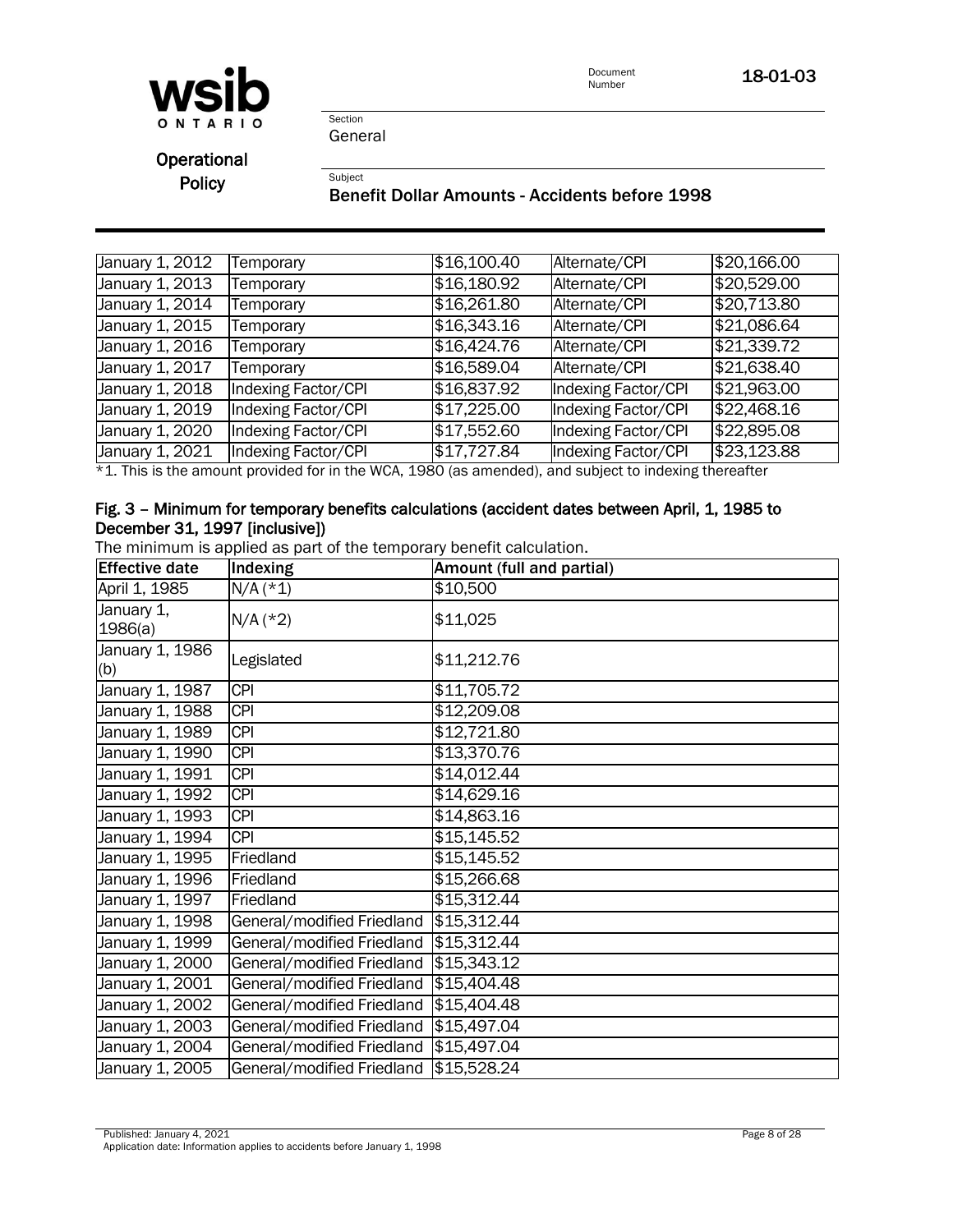

Section General

**Operational** 

Policy<br>Benefit Dollar Amounts - Accidents before 1998

|                            | \$15,575.04                |
|----------------------------|----------------------------|
| General/modified Friedland | \$15,590.64                |
| Additional                 | \$15,980.64                |
| Temporary                  | \$16,380.00                |
| Temporary                  | \$16,789.76                |
| Temporary                  | \$16,873.48                |
| Temporary                  | \$16,957.72                |
| Temporary                  | \$17,043.00                |
| Temporary                  | \$17,127.76                |
| Temporary                  | \$17,213.56                |
| Temporary                  | \$17,299.88                |
| Temporary                  | \$17,386.20                |
| Temporary                  | \$17,559.88                |
| <b>Indexing Factor/CPI</b> | \$17,823.52                |
| <b>Indexing Factor/CPI</b> | \$18,233.28                |
| <b>Indexing Factor/CPI</b> | \$18,579.60                |
| <b>Indexing Factor/CPI</b> | \$18,765.24                |
|                            | General/modified Friedland |

 $*1$ . This is the amount provided for in the WCA, 1980 (as amended)

\*2. This is the amount provided for in the WCA, 1980 (as amended), and subject to indexing on January  $\alpha$ . This is the amount provided for in the amount provided for in the amount provided for in the amount provided for in the amount  $\alpha$  $^{\circ}$ Z. This is the amount provided for in the WCA, 1980 (as amended), and subject

1, 1986 and thereafter

#### Fig. 4 - Minimum for PD benefits calculation (accident dates between April, 1, 1985 to January 1, 1990 [inclusive])

The minimum is applied as part of the PD benefit calculation. See 18-07-04, Calculating Permanent Disability Benefits for information about how the minimum is applied in the PD benefit calculation.

| <b>Effective date</b> | Indexing                   | Minimum<br>partial | Indexing      | Minimum full |
|-----------------------|----------------------------|--------------------|---------------|--------------|
| April 1, 1985         | $N/A$ (*1)                 | \$11,025.00        | $N/A$ (*1)    | \$11,025.00  |
| January 1, 1986       | Legislated                 | \$11,212.76        | Legislated    | \$11,212.76  |
| January 1, 1987       | <b>CPI</b>                 | \$11,705.72        | <b>CPI</b>    | \$11,705.72  |
| January 1, 1988       | <b>CPI</b>                 | \$12,209.08        | <b>CPI</b>    | \$12,209.08  |
| January 1, 1989       | <b>CPI</b>                 | \$12,721.80        | <b>CPI</b>    | \$12,721.80  |
| January 1, 1990       | <b>CPI</b>                 | \$13,370.76        | <b>CPI</b>    | \$13,370.76  |
| January 1, 1991       | <b>CPI</b>                 | \$14.012.44        | <b>CPI</b>    | \$14,012.44  |
| January 1, 1992       | <b>CPI</b>                 | \$14,629.16        | <b>CPI</b>    | \$14,629.16  |
| January 1, 1993       | <b>CPI</b>                 | \$14,863.16        | <b>CPI</b>    | \$14,863.16  |
| January 1, 1994       | <b>CPI</b>                 | \$15,145.52        | <b>CPI</b>    | \$15,145.52  |
| January 1, 1995       | Friedland                  | \$15,145.52        | <b>CPI</b>    | \$15,145.52  |
| January 1, 1996       | Friedland                  | \$15,266.68        | <b>CPI</b>    | \$15,509.00  |
| January 1, 1997       | Friedland                  | \$15,312.44        | <b>CPI</b>    | \$15,772.64  |
| January 1, 1998       | General/modified Friedland | \$15,312.44        | Alternate/CPI | \$16,009.24  |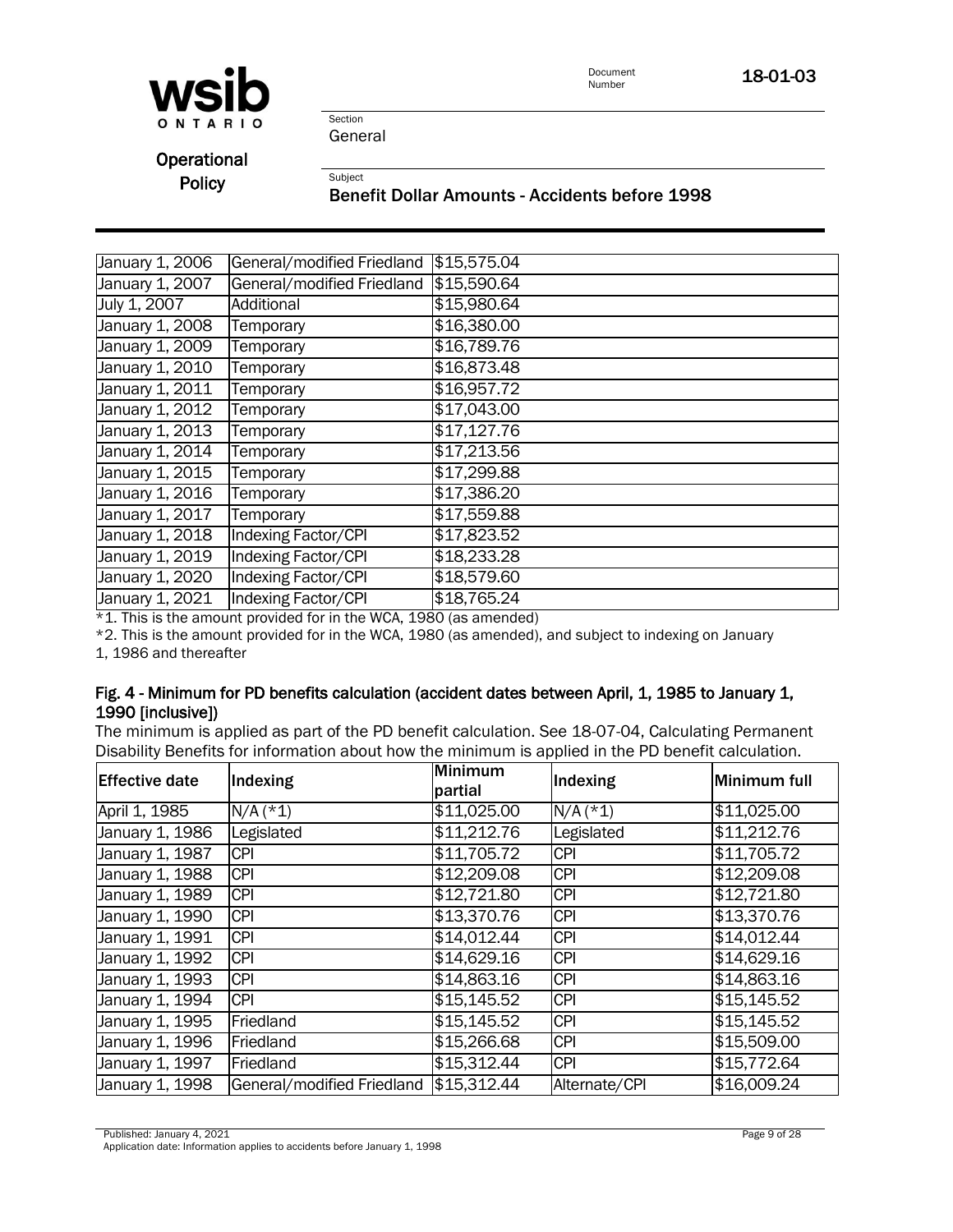

Section General

**Operational** 

# Policy<br>Benefit Dollar Amounts - Accidents before 1998

| January 1, 1999 | General/modified Friedland | \$15,312.44 | Alternate/CPI       | \$16,169.40 |
|-----------------|----------------------------|-------------|---------------------|-------------|
| January 1, 2000 | General/modified Friedland | \$15,343.12 | Alternate/CPI       | \$16,541.20 |
| January 1, 2001 | General/modified Friedland | \$15,404.48 | Alternate/CPI       | \$17,004.52 |
| January 1, 2002 | General/modified Friedland | \$15,404.48 | Alternate/CPI       | \$17,327.44 |
| January 1, 2003 | General/modified Friedland | \$15,497.04 | Alternate/CPI       | \$17,881.76 |
| January 1, 2004 | General/modified Friedland | \$15,497.04 | Alternate/CPI       | \$18,168.28 |
| January 1, 2005 | General/modified Friedland | \$15,528.24 | Alternate/CPI       | \$18,586.36 |
| January 1, 2006 | General/modified Friedland | \$15,575.04 | Alternate/CPI       | \$19,069.44 |
| January 1, 2007 | General/modified Friedland | \$15,590.64 | Alternate/CPI       | \$19,469.84 |
| July 1, 2007    | Additional                 | \$15,980.64 | N/A                 | \$19,469.84 |
| January 1, 2008 | Temporary                  | \$16,380.00 | Alternate/CPI       | \$19,859.32 |
| January 1, 2009 | Temporary                  | \$16,789.76 | Alternate/CPI       | \$20,355.92 |
| January 1, 2010 | Temporary                  | \$16,873.48 | Alternate/CPI       | \$20,437.56 |
| January 1, 2011 | Temporary                  | \$16,957.72 | Alternate/CPI       | \$20,764.64 |
| January 1, 2012 | Temporary                  | \$17,043.00 | Alternate/CPI       | \$21,346.00 |
| January 1, 2013 | Temporary                  | \$17,127.76 | Alternate/CPI       | \$21,730.28 |
| January 1, 2014 | Temporary                  | \$17,213.56 | Alternate/CPI       | \$21,925.80 |
| January 1, 2015 | Temporary                  | \$17,299.88 | Alternate/CPI       | \$22,320.48 |
| January 1, 2016 | Temporary                  | \$17,386.20 | Alternate/CPI       | \$22,588.28 |
| January 1, 2017 | Temporary                  | \$17,559.88 | Alternate/CPI       | \$22,904.44 |
| January 1, 2018 | <b>Indexing Factor/CPI</b> | \$17,823.52 | Indexing Factor/CPI | \$23,248.16 |
| January 1, 2019 | Indexing Factor/CPI        | \$18,233.28 | Indexing Factor/CPI | \$23,782.72 |
| January 1, 2020 | Indexing Factor/CPI        | \$18,579.60 | Indexing Factor/CPI | \$24,234.60 |
| January 1, 2021 | Indexing Factor/CPI        | \$18,765.24 | Indexing Factor/CPI | \$24,476.92 |

 $*1$ . This is the amount provided for in the WCA, 1980 (as amended), and subject to indexing thereafter

#### Fig. 5 - LRI lump sum threshold

The applicable LRI lump sum threshold is the amount for the year in which the worker turns age 65. See 18-04-17, Loss of Retirement Income Benefits (Accidents from January 2, 1990 to December 31, 1997) for information about LRI for accidents between January 2, 1990 and December 31, 1997 (inclusive).

| Year worker reaches age 65 | Indexing   | Dollar amount |
|----------------------------|------------|---------------|
| 1990                       | $N/A$ (*1) | \$1,000.00    |
| 1991                       | <b>CPI</b> | \$1,048.00    |
| 1992                       | <b>CPI</b> | \$1,094.11    |
| 1993                       | <b>CPI</b> | \$1,111.62    |
| 1994                       | <b>CPI</b> | \$1,132.74    |
| 1995                       | Friedland  | \$1,132.74    |
| 1996                       | Friedland  | \$1,141.80    |
| 1997                       | Friedland  | \$1,145.23    |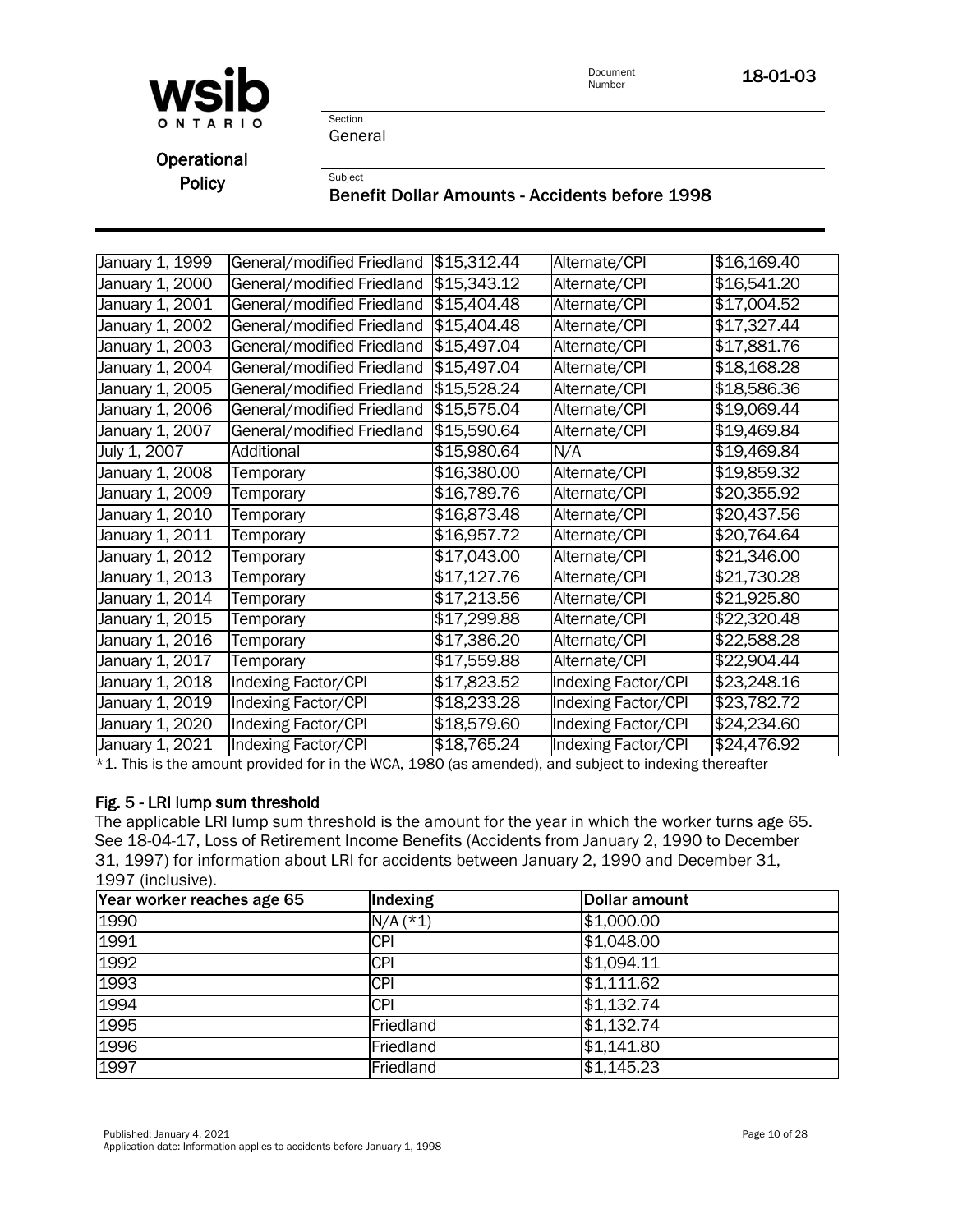| WSIC |         |  |  |  |
|------|---------|--|--|--|
|      | ONTARIO |  |  |  |

General

Section

| Operational   |  |
|---------------|--|
| <b>Policy</b> |  |

Subject<br>Benefit Dollar Amounts - Accidents before 1998

\*1. This is the amount provided for in the WCA, 1990 (as amended), and subject to indexing thereafter up to and including 2011

The LRI thresholds for workers who reach age 65 from 1998 onwards are outlined in Fig. 2 in 18-01-02, Benefit Dollar Amounts - Accidents from 1998.

#### Fig. 6 - Amounts for NEL benefits

NEL benefits are calculated using the amounts applicable for the date the worker reaches maximum medical recovery (MMR). See 18-05-04, Calculating NEL Benefits for more information about calculating NEL Benefits.

| <b>MMR</b> year | Indexing   | <b>Base</b> | Adjustment | <b>Maximum</b> | Minimum                 | Lump sum            |
|-----------------|------------|-------------|------------|----------------|-------------------------|---------------------|
|                 |            | lamount     | factor     | lamount        | lamount                 | threshold           |
| 1990            | $N/A$ (*1) | \$45,000.00 | \$1,000.00 | \$65,000.00    | \$25,000.00             | \$10,000.00         |
| 1991            | <b>CPI</b> | \$47,160.00 | \$1,048.00 | \$68,120.00    | $\sqrt{$26,200.00}$     | \$10,480.00         |
| 1992            | <b>CPI</b> | \$49,235.00 | \$1,094.00 | \$71,117.00    | \$27,353.00             | \$10,941.00         |
| 1993            | <b>CPI</b> | \$50,023.00 | \$1,112.00 | \$72,255.00    | \$27,791.00             | \$11,116.00         |
| 1994            | <b>CPI</b> | \$50,973.44 | \$1,133.13 | \$73,627.85    | \$28,319.03             | \$11,327.20         |
| 1995            | Friedland  | \$50,973.44 | \$1,133.13 | \$73,627.85    | \$28,319.03             | $\sqrt{$11,327.20}$ |
| 1996            | Friedland  | \$51,381.23 | \$1,142.20 | \$74,216.87    | \$28,545.58 \$11,417.82 |                     |
| 1997            | Friedland  | \$51,535.37 | \$1,145.63 | \$74,439.52    | \$28,631.22 \$11,452.07 |                     |

\*1. These are the amounts provided for in the WCA, 1990 (as amended), and subject to indexing thereafter

NEL dollar amounts for workers who reach MMR from 1998 onwards are outlined in Fig. 3 in 18- 01-02, Benefit Dollar Amounts - Accidents from 1998.

#### Fig. 7 - Amounts for survivors' lump sum benefits

Survivors' lump sum benefits are calculated using the amounts applicable for the date of the worker's death. See 20-03-04, Spouse with No Children and 20-03-10, Children and No Spouse for more information about how the survivors' lump sum benefit is calculated.

| Year of death Indexing |            | <b>Base amount</b> | Adjustment<br>factor | Maximum<br>llump sum | <b>Minimum</b><br>lump sum |
|------------------------|------------|--------------------|----------------------|----------------------|----------------------------|
| 1985                   | $N/A$ (*1) | \$40,000.00        | \$1,000.00           | \$60,000.00          | \$20,000.00                |
| 1986                   | egislated  | \$40,680.00        | \$1,017.00           | \$61,020.00          | \$20,340.00                |
| 1987                   | <b>CPI</b> | \$42,469.92        | \$1,061.75           | \$63,704.88          | \$21,234.96                |
| 1988                   | <b>CPI</b> | \$44,296.13        | \$1,107.41           | \$66,444.19          | \$22,148.06                |
| 1989                   | <b>CPI</b> | \$46,156.57        | \$1,153.92           | \$69,234.85          | \$23,078.28                |
| 1990                   | <b>CPI</b> | \$48,510.56        | \$1,212.77           | \$72,765.83          | \$24,255.27                |
| 1991                   | <b>CPI</b> | \$50,839.07        | \$1,270.98           | \$76,258.59          | \$25,419.52                |
| 1992                   | <b>CPI</b> | \$53,075.99        | \$1,326.90           | \$79,613.97          | \$26,537.98                |
| 1993                   | <b>CPI</b> | \$53,925.21        | \$1,348.13           | \$80,887.79          | \$26,962.59                |
| 1994                   | <b>CPI</b> | \$54,949.79        | \$1,373.74           | \$82,424.66          | \$27,474.88                |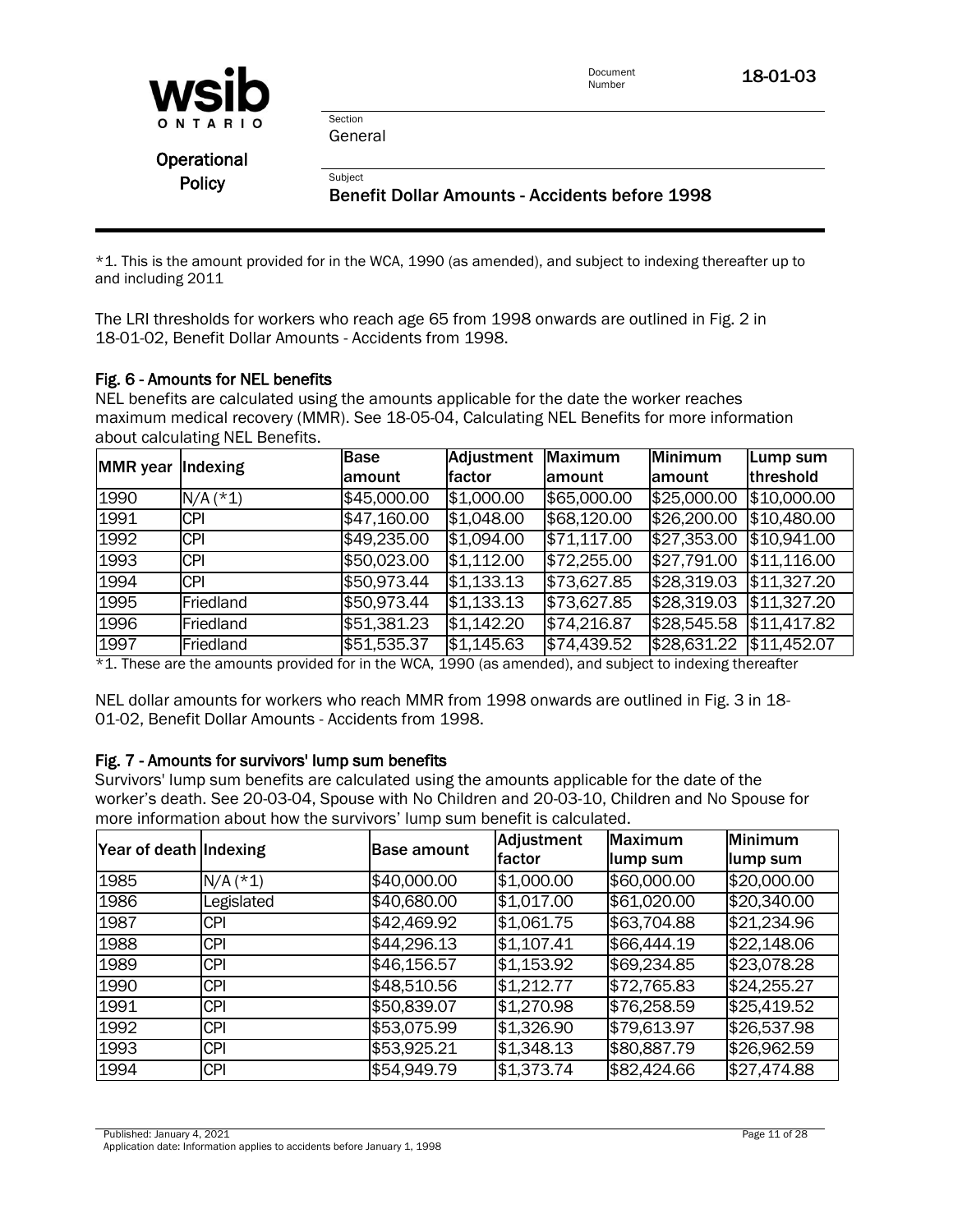

General

Section

**Operational** 

# Policy<br>Benefit Dollar Amounts - Accidents before 1998

| Year of death Indexing |           | <b>Base amount</b> | Adjustment<br>lfactor | <b>IMaximum</b><br>llump sum | <b>Minimum</b><br>llump sum |
|------------------------|-----------|--------------------|-----------------------|------------------------------|-----------------------------|
| 1995                   | Friedland | \$54,949.79        | \$1,373.74            | \$82,424.66                  | \$27,474.88                 |
| 1996                   | Friedland | \$55,389.38        | \$1,384.73            | \$83,084.05                  | \$27,694.68                 |
| 1997                   | Friedland | \$55,555.55        | \$1,388.88            | \$83,333.30                  | \$27,777.76                 |

\*1. These are the amounts provided for in the WCA, 1980 (as amended), and subject to indexing thereafter \*1. These are the amounts provided for in the WCA, 1980 (as amended), and subject to indexing thereafter

Amounts for survivors' lump sum benefits for deaths that occur from 1998 onwards are outlined in Fig. 4 in 18-01-02, Benefit Dollar Amounts - Accidents from 1998.

#### Fig. 8 - Minimum amount for survivors' periodic payments

Survivors' periodic payments are calculated using the minimum amounts applicable for the date of the worker's death. See 20-03-04, Spouse with No Children, 20-03-06, Spouse with One or More Children, and 20-03-10, Children and No Spouse for information about how the minimum applies in periodic payment calculations.

| <b>Effective date</b> | Indexing   | Minimum amount |
|-----------------------|------------|----------------|
| 1985                  | $N/A$ (*1) | \$11,025.00    |
| 1986                  | Legislated | \$11,212.76    |
| 1987                  | <b>CPI</b> | \$11,705.72    |
| 1988                  | <b>CPI</b> | \$12,209.08    |
| 1989                  | <b>CPI</b> | \$12,721.80    |
| 1990                  | <b>CPI</b> | \$13,370.76    |
| 1991                  | <b>CPI</b> | \$14,012.44    |
| 1992                  | <b>CPI</b> | \$14,629.16    |
| 1993                  | <b>CPI</b> | \$14,863.16    |
| 1994                  | <b>CPI</b> | \$15,145.52    |
| 1995                  | Friedland  | \$15,145.52    |
| 1996                  | Friedland  | \$15,266.68    |
| 1997                  | Friedland  | \$15,312.44    |

 $*1$ . This is the amount provided for in the WCA, 1980 (as amended), and subject to indexing thereafter

The minimum amount for deaths that occur from 1998 onwards are outlined in Fig. 5 in 18-01-02, Benefit Dollar Amounts - Accidents from 1998.

#### Fig. 9 - Minimum amount for burial or cremation expenses

The minimum amount for burial or cremation expenses is the minimum amount for the date of the worker's death. See 20-03-02, Burial Expenses for information about burial or cremation expenses.

| <b>Effective date</b> | <b>Indexing</b> | Minimum amount |
|-----------------------|-----------------|----------------|
| 1985                  | $N/A$ (*1)      | \$1,500.00     |
| 1986                  | Legislated      | \$1,525.50     |
| 1987                  | <b>CPI</b>      | \$1,592.62     |

Published: January 4, 2021 **Published: January 4, 2021** 

Application date: Information applies to accidents before January 1, 1998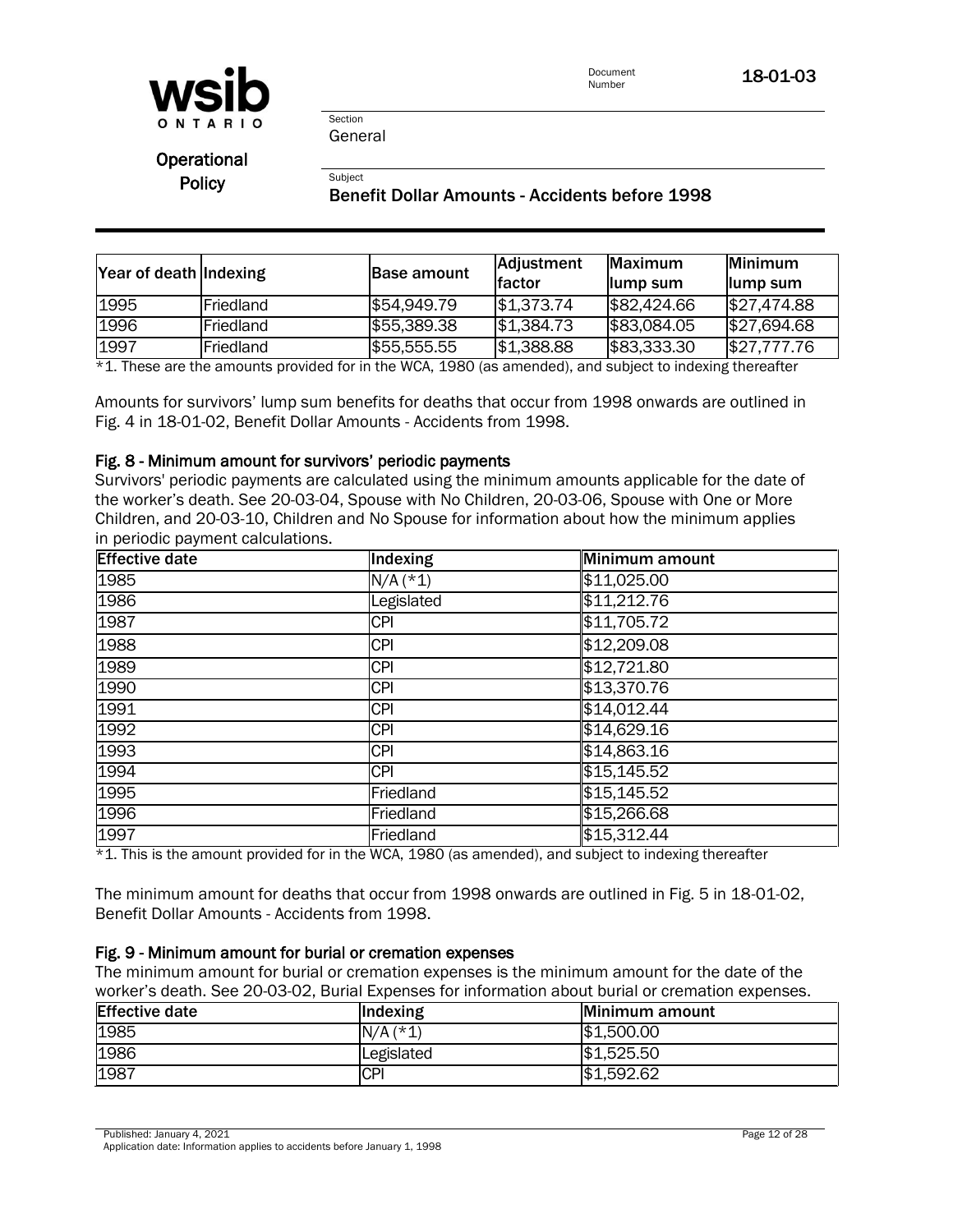

Section General

Operational

# Policy<br>Benefit Dollar Amounts - Accidents before 1998

| 1988 | <b>CPI</b> | \$1,661.10 |
|------|------------|------------|
| 1989 | <b>CPI</b> | \$1,730.87 |
| 1990 | <b>CPI</b> | \$1,819.14 |
| 1991 | <b>CPI</b> | \$1,906.46 |
| 1992 | <b>CPI</b> | \$1,990.34 |
| 1993 | <b>CPI</b> | \$2,022.19 |
| 1994 | <b>CPI</b> | \$2,060.61 |
| 1995 | Friedland  | \$2,061.61 |
| 1996 | Friedland  | \$2,077.09 |
| 1997 | Friedland  | \$2,083.32 |

\*1. This is the amount provided for in the WCA, 1980 (as amended), and subject to indexing thereafter

The minimum amount for burial or cremation expenses for deaths that occur from 1998 onwards are outlined in Fig. 6 in 18-01-02, Benefit Dollar Amounts - Accidents from 1998.

| <b>Effective date</b> | Indexing                      | Maximum average earnings (full and partial) |
|-----------------------|-------------------------------|---------------------------------------------|
| July 1, 1985          | $N/A$ (*1)                    | \$28,200                                    |
| January 1, 1986       | Legislated                    | \$28,700                                    |
| January 1, 1987       | <b>CPI</b>                    | \$30,000                                    |
| January 1, 1988       | <b>CPI</b>                    | \$31,300                                    |
| January 1, 1989       | <b>CPI</b>                    | \$32,700                                    |
| January 1, 1990       | <b>CPI</b>                    | \$34,400                                    |
| January 1, 1991       | <b>CPI</b>                    | \$36,100                                    |
| January 1, 1992       | <b>CPI</b>                    | \$37,700                                    |
| January 1, 1993       | <b>CPI</b>                    | \$38,400                                    |
| January 1, 1994       | <b>CPI</b>                    | \$39,200                                    |
| January 1, 1995       | Friedland                     | \$39,200                                    |
| January 1, 1996       | Friedland                     | \$39,600                                    |
| January 1, 1997       | Friedland                     | \$39,800                                    |
| January 1, 1998       | General/modified<br>Friedland | \$39,800                                    |
| January 1, 1999       | General/modified<br>Friedland | \$39,800                                    |
| January 1, 2000       | General/modified<br>Friedland | \$39,900                                    |
| January 1, 2001       | General/modified<br>Friedland | \$40,100                                    |
| January 1, 2002       | General/modified<br>Friedland | \$40,100                                    |

### Fig. 10 - Maximum average earnings for accident dates before April 1, 1985 (temporary benefits)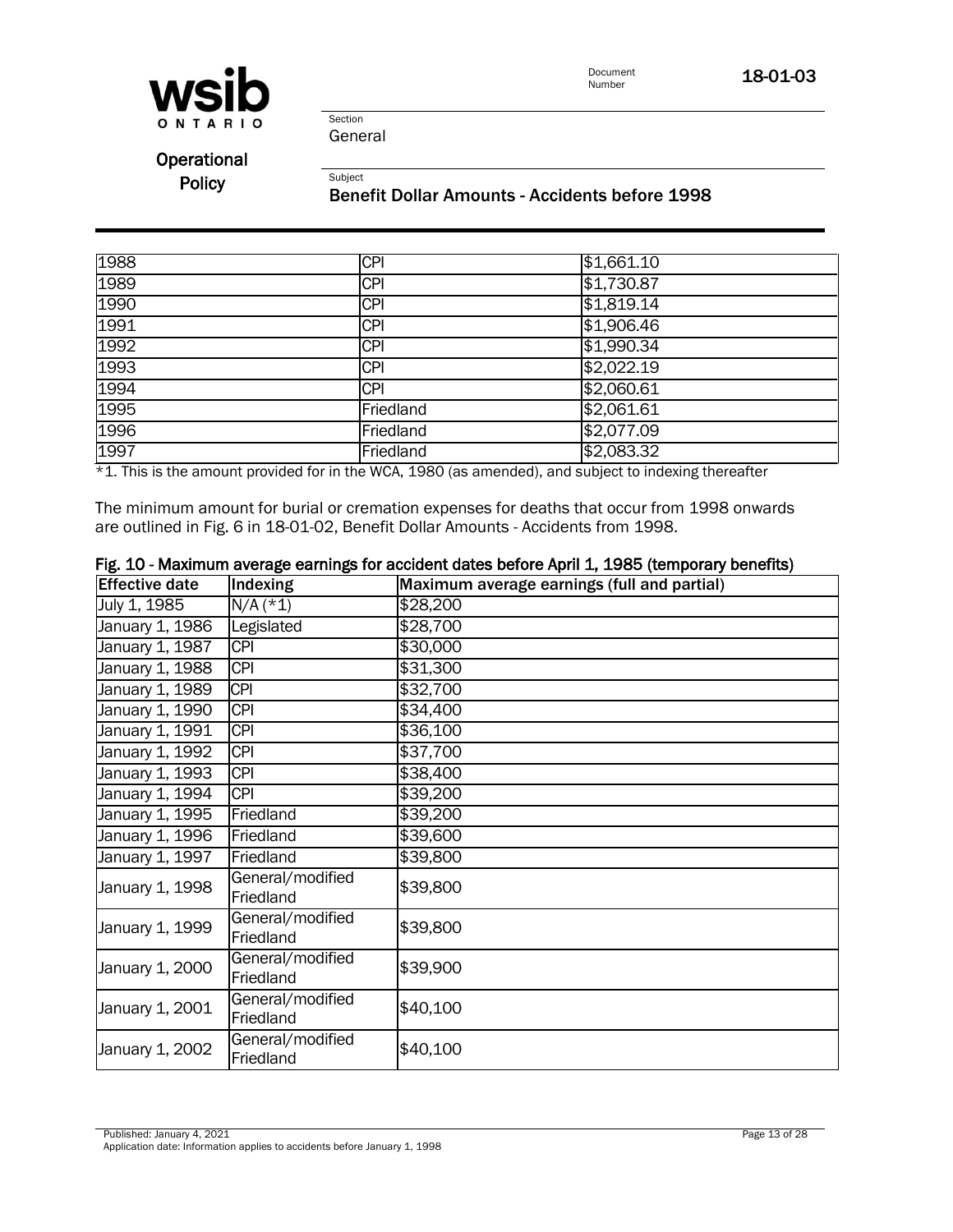

Section General

**Operational** 

# Policy<br>Benefit Dollar Amounts - Accidents before 1998

| January 1, 2003 | General/modified<br>Friedland | \$40,400 |
|-----------------|-------------------------------|----------|
| January 1, 2004 | General/modified<br>Friedland | \$40,400 |
| January 1, 2005 | General/modified<br>Friedland | \$40,500 |
| January 1, 2006 | General/modified<br>Friedland | \$40,700 |
| January 1, 2007 | General/modified<br>Friedland | \$40,800 |
| July 1, 2007    | Additional                    | \$41,900 |
| January 1, 2008 | Temporary                     | \$43,000 |
| January 1, 2009 | Temporary                     | \$44,100 |
| January 1, 2010 | Temporary                     | \$44,400 |
| January 1, 2011 | Temporary                     | \$44,700 |
| January 1, 2012 | Temporary                     | \$45,000 |
| January 1, 2013 | Temporary                     | \$45,300 |
| January 1, 2014 | Temporary                     | \$45,600 |
| January 1, 2015 | Temporary                     | \$45,900 |
| January 1, 2016 | Temporary                     | \$46,200 |
| January 1, 2017 | Temporary                     | \$46,700 |
| January 1, 2018 | <b>Indexing Factor/CPI</b>    | \$47,400 |
| January 1, 2019 | <b>Indexing Factor/CPI</b>    | \$48,500 |
| January 1, 2020 | <b>Indexing Factor/CPI</b>    | \$49,400 |
| January 1, 2021 | Indexing Factor/CPI           | \$49,900 |

\*1. This is the amount provided for in the WCA, 1980 (as amended), and subject to indexing thereafter

#### Fig. 11 - Maximum average earnings for accident dates before April 1, 1985 (PD benefits)

| <b>Effective date</b> | Indexing   | <b>Maximum</b><br>average earnings Indexing<br>(partial) |            | Maximum<br>average earnings<br>(full) |
|-----------------------|------------|----------------------------------------------------------|------------|---------------------------------------|
| July 1, 1985          | $N/A$ (*1) | \$28,140.00                                              | $N/A$ (*1) | \$28,140.00                           |
| January 1, 1986       | Legislated | \$28,618.38                                              | Legislated | \$28,618.38                           |
| January 1, 1987       | <b>CPI</b> | \$29,877.59                                              | <b>CPI</b> | \$29,877.59                           |
| January 1, 1988       | <b>CPI</b> | \$31,162.33                                              | <b>CPI</b> | \$31,162.33                           |
| January 1, 1989       | <b>CPI</b> | \$32,471.15                                              | <b>CPI</b> | \$32,471.15                           |
| January 1, 1990       | <b>CPI</b> | \$34,127.18                                              | <b>CPI</b> | \$34,127.18                           |
| January 1, 1991       | <b>CPI</b> | \$35,765.29                                              | <b>CPI</b> | \$35,765.29                           |
| January 1, 1992       | <b>CPI</b> | \$37,338.97                                              | <b>CPI</b> | \$37,338.97                           |
| January 1, 1993       | <b>CPI</b> | \$37,935.98                                              | <b>CPI</b> | \$37,935.98                           |
| January 1, 1994       | <b>CPI</b> | \$38,656.76                                              | <b>CPI</b> | \$38,656.76                           |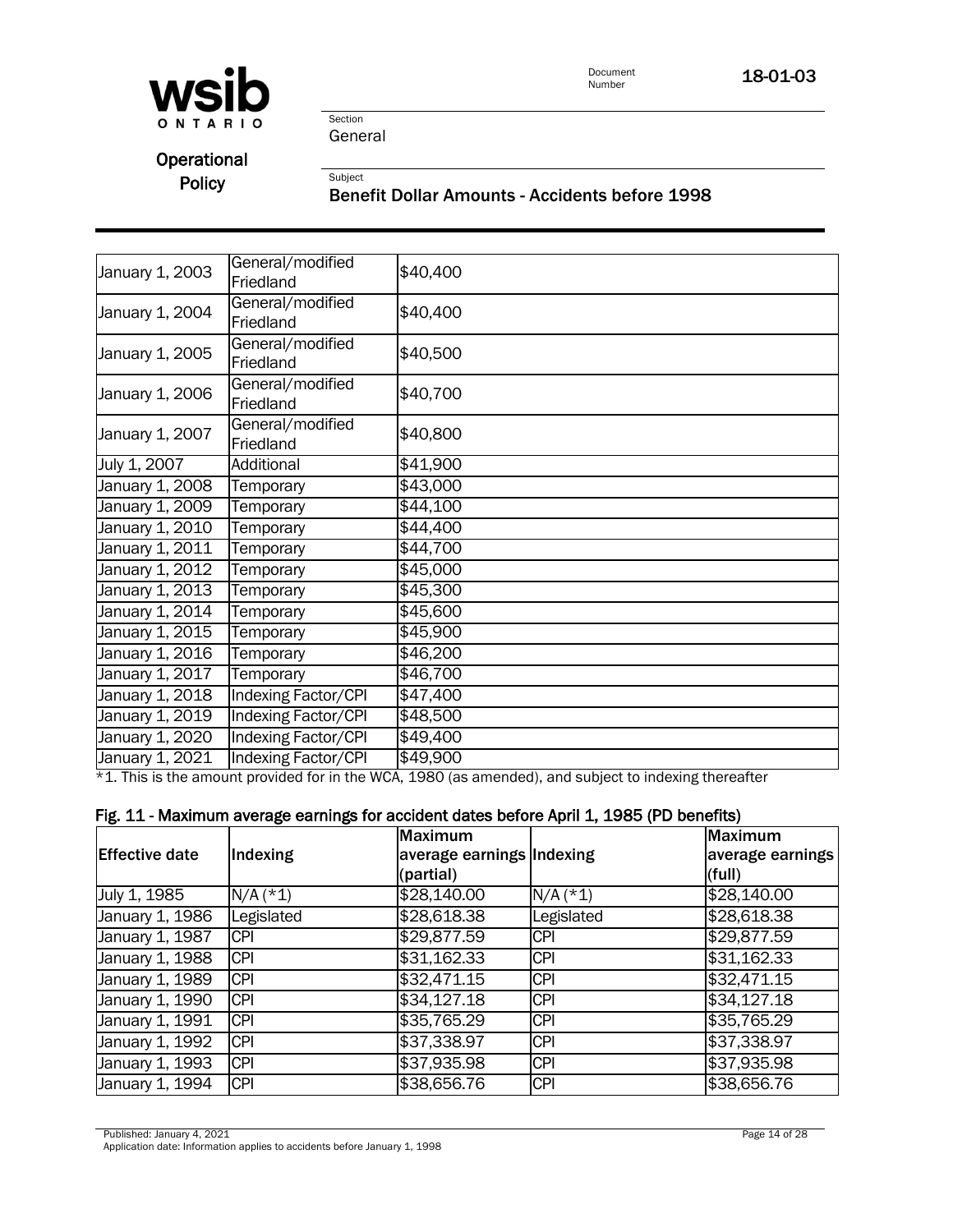

## **Operational**

## Policy<br>Benefit Dollar Amounts - Accidents before 1998

| January 1, 1995 | Friedland                     | \$38,656.76             | <b>CPI</b>                 | \$38,656.76 |
|-----------------|-------------------------------|-------------------------|----------------------------|-------------|
| January 1, 1996 | Friedland                     | \$38,966.01             | <b>CPI</b>                 | \$39,584.52 |
| January 1, 1997 | Friedland                     | \$39,082.91             | <b>CPI</b>                 | \$40,257.46 |
| January 1, 1998 | General/modified<br>Friedland | \$39,082.91             | Alternate/CPI              | \$40,861.32 |
| January 1, 1999 | General/modified<br>Friedland | \$39,082.91             | Alternate/CPI              | \$41,269.93 |
| January 1, 2000 | General/modified<br>Friedland | \$39,161.08             | Alternate/CPI              | \$42,219.14 |
| January 1, 2001 | General/modified<br>Friedland | \$39,317.73             | Alternate/CPI              | \$43,401.28 |
| January 1, 2002 | General/modified<br>Friedland | \$39,317.73             | Alternate/CPI              | \$44,225.91 |
| January 1, 2003 | General/modified<br>Friedland | \$39,553.64             | Alternate/CPI              | \$45,641.14 |
| January 1, 2004 | General/modified<br>Friedland | \$39,553.64             | Alternate/CPI              | \$46,371.40 |
| January 1, 2005 | General/modified<br>Friedland | \$39,632.75             | Alternate/CPI              | \$47,437.94 |
| January 1, 2006 | General/modified<br>Friedland | \$39,751.65             | Alternate/CPI              | \$48,671.33 |
| January 1, 2007 | General/modified<br>Friedland | \$39,791.40             | Alternate/CPI              | \$49,693.43 |
| July 1, 2007    | Additional                    | \$40,786.19             | N/A                        | \$49,693.43 |
| January 1, 2008 | Temporary                     | \$41,805.85             | Alternate/CPI              | \$50,678.30 |
| January 1, 2009 | Temporary                     | \$42,851.00             | Alternate/CPI              | \$51,954.48 |
| January 1, 2010 | Temporary                     | \$43,065.26             | Alternate/CPI              | \$52,162.30 |
| January 1, 2011 | Temporary                     | $\overline{$43,280.59}$ | Alternate/CPI              | \$52,996.90 |
| January 1, 2012 | Temporary                     | \$43,496.99             | Alternate/CPI              | \$54,480.81 |
| January 1, 2013 | Temporary                     | \$43,714.47             | Alternate/CPI              | \$55,461.46 |
| January 1, 2014 | Temporary                     | \$43,933.04             | Alternate/CPI              | \$55,960.61 |
| January 1, 2015 | Temporary                     | \$44,152.71             | Alternate/CPI              | \$56,967.90 |
| January 1, 2016 | Temporary                     | \$44,373.47             | Alternate/CPI              | \$57,651.51 |
| January 1, 2017 | Temporary                     | \$44,817.20             | Alternate/CPI              | \$58,458.63 |
| January 1, 2018 | Indexing Factor/CPI           | \$45,489.46             | <b>Indexing Factor/CPI</b> | \$59,335.51 |
| January 1, 2019 | Indexing Factor/CPI           | \$46,535.72             | Indexing Factor/CPI        | \$60,700.23 |
| January 1, 2020 | Indexing Factor/CPI           | \$47,419.90             | <b>Indexing Factor/CPI</b> | \$61,853.53 |
| January 1, 2021 | Indexing Factor/CPI           | \$47,894.10             | Indexing Factor/CPI        | \$62,472.07 |

 $*1$ . This is the amount provided for in the WCA, 1980 (as amended), and subject to indexing thereafter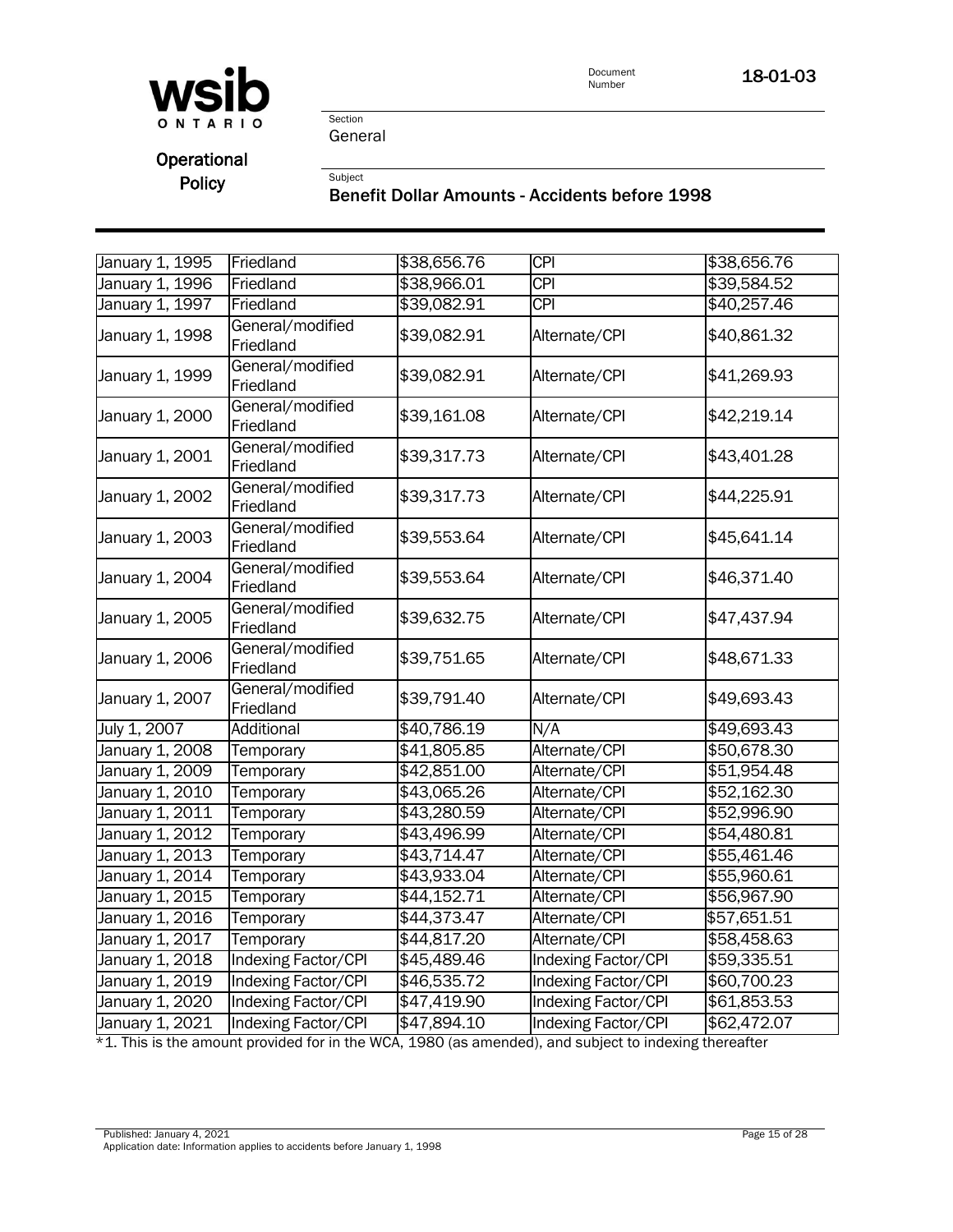

**Operational** 

Policy<br>Benefit Dollar Amounts - Accidents before 1998

#### Fig. 12 - Maximum average earnings for accident dates and work-related deaths resulting from injuries/diseases between April, 1, 1985 and January 1, 1990 (inclusive)

|                       |                               | <b>Maximum</b>    |                                                                                                                                                                                                                                                                                                                                                                                                                                                                                                                                                                                                                                                      | <b>Maximum</b>    |
|-----------------------|-------------------------------|-------------------|------------------------------------------------------------------------------------------------------------------------------------------------------------------------------------------------------------------------------------------------------------------------------------------------------------------------------------------------------------------------------------------------------------------------------------------------------------------------------------------------------------------------------------------------------------------------------------------------------------------------------------------------------|-------------------|
|                       |                               | average earnings  |                                                                                                                                                                                                                                                                                                                                                                                                                                                                                                                                                                                                                                                      | average earnings  |
| <b>Effective date</b> |                               | (partial benefits |                                                                                                                                                                                                                                                                                                                                                                                                                                                                                                                                                                                                                                                      | (full PD benefit, |
|                       | Indexing                      | and full          | Indexing<br>survivors'<br>periodic<br>$N/A$ (*1)<br>\$31,500<br>Legislated<br>\$32,100<br>$\overline{CPI}$<br>\$33,600<br><b>CPI</b><br>\$35,100<br>$\overline{CPI}$<br>\$36,600<br><b>CPI</b><br>\$38,500<br>$\overline{CPI}$<br>\$40,400<br><b>CPI</b><br>\$42,200<br><b>CPI</b><br>\$42,900<br>$\overline{CPI}$<br>\$43,800<br><b>CPI</b><br>\$43,800<br><b>CPI</b><br>\$44,900<br><b>CPI</b><br>\$45,700<br>Alternate/CPI<br>\$46,400<br>\$46,900<br>Alternate/CPI<br>Alternate/CPI<br>\$48,000<br>Alternate/CPI<br>\$49,400<br>Alternate/CPI<br>\$50,400<br>Alternate/CPI<br>\$52,100<br>\$53,000<br>Alternate/CPI<br>Alternate/CPI<br>\$54,300 |                   |
|                       |                               | temporary         |                                                                                                                                                                                                                                                                                                                                                                                                                                                                                                                                                                                                                                                      |                   |
|                       |                               | benefit)          |                                                                                                                                                                                                                                                                                                                                                                                                                                                                                                                                                                                                                                                      | payments)         |
| April 1, 1985         | $N/A$ (*1)                    | \$31,500          |                                                                                                                                                                                                                                                                                                                                                                                                                                                                                                                                                                                                                                                      |                   |
| January 1, 1986       | Legislated                    | \$32,100          |                                                                                                                                                                                                                                                                                                                                                                                                                                                                                                                                                                                                                                                      |                   |
| January 1, 1987       | <b>CPI</b>                    | \$33,600          |                                                                                                                                                                                                                                                                                                                                                                                                                                                                                                                                                                                                                                                      |                   |
| January 1, 1988       | $\overline{CPI}$              | \$35,100          |                                                                                                                                                                                                                                                                                                                                                                                                                                                                                                                                                                                                                                                      |                   |
| January 1, 1989       | <b>CPI</b>                    | \$36,600          |                                                                                                                                                                                                                                                                                                                                                                                                                                                                                                                                                                                                                                                      |                   |
| January 1, 1990       | $\overline{CPI}$              | \$38,500          |                                                                                                                                                                                                                                                                                                                                                                                                                                                                                                                                                                                                                                                      |                   |
| January 1, 1991       | $\overline{CPI}$              | \$40,400          |                                                                                                                                                                                                                                                                                                                                                                                                                                                                                                                                                                                                                                                      |                   |
| January 1, 1992       | <b>CPI</b>                    | \$42,200          |                                                                                                                                                                                                                                                                                                                                                                                                                                                                                                                                                                                                                                                      |                   |
| January 1, 1993       | <b>CPI</b>                    | \$42,900          |                                                                                                                                                                                                                                                                                                                                                                                                                                                                                                                                                                                                                                                      |                   |
| January 1, 1994       | <b>CPI</b>                    | \$43,800          |                                                                                                                                                                                                                                                                                                                                                                                                                                                                                                                                                                                                                                                      |                   |
| January 1, 1995       | Friedland                     | \$43,800          |                                                                                                                                                                                                                                                                                                                                                                                                                                                                                                                                                                                                                                                      |                   |
| January 1, 1996       | Friedland                     | \$44,200          |                                                                                                                                                                                                                                                                                                                                                                                                                                                                                                                                                                                                                                                      |                   |
| January 1, 1997       | Friedland                     | \$44,400          |                                                                                                                                                                                                                                                                                                                                                                                                                                                                                                                                                                                                                                                      |                   |
| January 1, 1998       | General/modified<br>Friedland | \$44,400          |                                                                                                                                                                                                                                                                                                                                                                                                                                                                                                                                                                                                                                                      |                   |
| January 1, 1999       | General/modified<br>Friedland | \$44,400          |                                                                                                                                                                                                                                                                                                                                                                                                                                                                                                                                                                                                                                                      |                   |
| January 1, 2000       | General/modified<br>Friedland | \$44,500          |                                                                                                                                                                                                                                                                                                                                                                                                                                                                                                                                                                                                                                                      |                   |
| January 1, 2001       | General/modified<br>Friedland | \$44,700          |                                                                                                                                                                                                                                                                                                                                                                                                                                                                                                                                                                                                                                                      |                   |
| January 1, 2002       | General/modified<br>Friedland | \$44,700          |                                                                                                                                                                                                                                                                                                                                                                                                                                                                                                                                                                                                                                                      |                   |
| January 1, 2003       | General/modified<br>Friedland | \$45,000          |                                                                                                                                                                                                                                                                                                                                                                                                                                                                                                                                                                                                                                                      |                   |
| January 1, 2004       | General/modified<br>Friedland | \$45,000          |                                                                                                                                                                                                                                                                                                                                                                                                                                                                                                                                                                                                                                                      |                   |
| January 1, 2005       | General/modified<br>Friedland | \$45,100          |                                                                                                                                                                                                                                                                                                                                                                                                                                                                                                                                                                                                                                                      |                   |
| January 1, 2006       | General/modified<br>Friedland | \$45,300          | Alternate/CPI                                                                                                                                                                                                                                                                                                                                                                                                                                                                                                                                                                                                                                        | \$55,800          |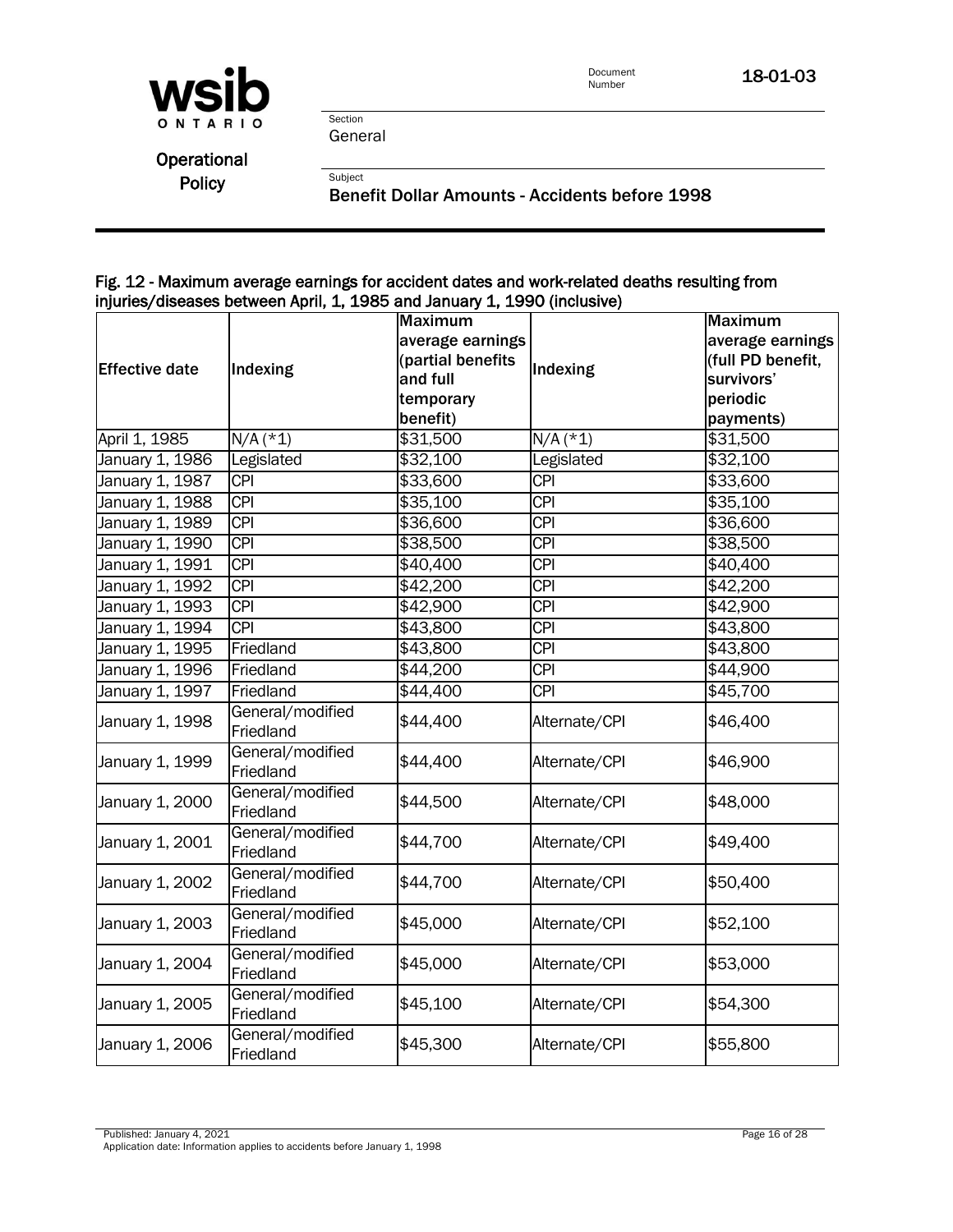

Section General

**Operational** 

## Policy<br>Benefit Dollar Amounts - Accidents before 1998

| January 1, 2007               | General/modified<br>Friedland | \$45,400 | Alternate/CPI       | \$57,000 |
|-------------------------------|-------------------------------|----------|---------------------|----------|
| July 1, 2007                  | Additional                    | \$46,600 | N/A                 | \$57,000 |
| January 1, 2008               | Temporary                     | \$47,800 | Alternate/CPI       | \$58,200 |
| January 1, 2009               | Temporary                     | \$49,000 | Alternate/CPI       | \$59,700 |
| January 1, 2010               | Temporary                     | \$49,300 | Alternate/CPI       | \$60,000 |
| January 1, 20 $\overline{11}$ | Temporary                     | \$49,600 | Alternate/CPI       | \$61,000 |
| January 1, 2012               | Temporary                     | \$49,900 | Alternate/CPI       | \$62,800 |
| January 1, 2013               | Temporary                     | \$50,200 | Alternate/CPI       | \$64,000 |
| January 1, 2014               | Temporary                     | \$50,500 | Alternate/CPI       | \$64,600 |
| January 1, 2015               | Temporary                     | \$50,800 | Alternate/CPI       | \$65,800 |
| January 1, 2016               | Temporary                     | \$51,100 | Alternate/CPI       | \$66,600 |
| January 1, 2017               | Temporary                     | \$51,700 | Alternate/CPI       | \$67,600 |
| January 1, 20 $\overline{18}$ | Indexing Factor/CPI           | \$52,500 | Indexing Factor/CPI | \$68,600 |
| January 1, 2019               | Indexing Factor/CPI           | \$53,700 | Indexing Factor/CPI | \$70,200 |
| January 1, 2020               | Indexing Factor/CPI           | \$54,700 | Indexing Factor/CPI | \$71,500 |
| January 1, 2021               | Indexing Factor/CPI           | \$55,200 | Indexing Factor/CPI | \$72,200 |

\*1. This is the amount provided for in the WCA, 1980 for April 1, 1985 onward, and subject to indexing thereafter

| <b>Effective date</b> | Indexing                      | <b>Maximum</b><br>average earnings<br>(partial benefits<br>and full<br>temporary<br>benefit) | Indexing      | <b>Maximum</b><br>average earnings<br>(full FEL benefit,<br>survivors'<br>periodic<br>payments) |
|-----------------------|-------------------------------|----------------------------------------------------------------------------------------------|---------------|-------------------------------------------------------------------------------------------------|
| January 2, 1990       | $N/A$ (*1)                    | \$38,500                                                                                     | $N/A$ (*1)    | \$38,500                                                                                        |
| January 1, 1991       | <b>CPI</b>                    | \$40,400                                                                                     | <b>CPI</b>    | \$40,400                                                                                        |
| January 1, 1992       | <b>CPI</b>                    | \$42,200                                                                                     | <b>CPI</b>    | \$42,200                                                                                        |
| January 1, 1993       | <b>CPI</b>                    | \$42,900                                                                                     | <b>CPI</b>    | \$42,900                                                                                        |
| January 1, 1994       | <b>CPI</b>                    | \$43,800                                                                                     | <b>CPI</b>    | \$43,800                                                                                        |
| January 1, 1995       | Friedland                     | \$43,800                                                                                     | <b>CPI</b>    | \$43,800                                                                                        |
| January 1, 1996       | Friedland                     | \$44,200                                                                                     | <b>CPI</b>    | \$44,900                                                                                        |
| January 1, 1997       | Friedland                     | \$44,400                                                                                     | <b>CPI</b>    | \$45,700                                                                                        |
| January 1, 1998       | General/modified<br>Friedland | \$44,400                                                                                     | Alternate/CPI | \$46,400                                                                                        |
| January 1, 1999       | General/modified<br>Friedland | \$44,400                                                                                     | Alternate/CPI | \$46,900                                                                                        |

#### Fig. 13 - Maximum average earnings for accident dates and work-related deaths resulting from injuries/diseases between January 2, 1990 and December 31, 1990 (inclusive)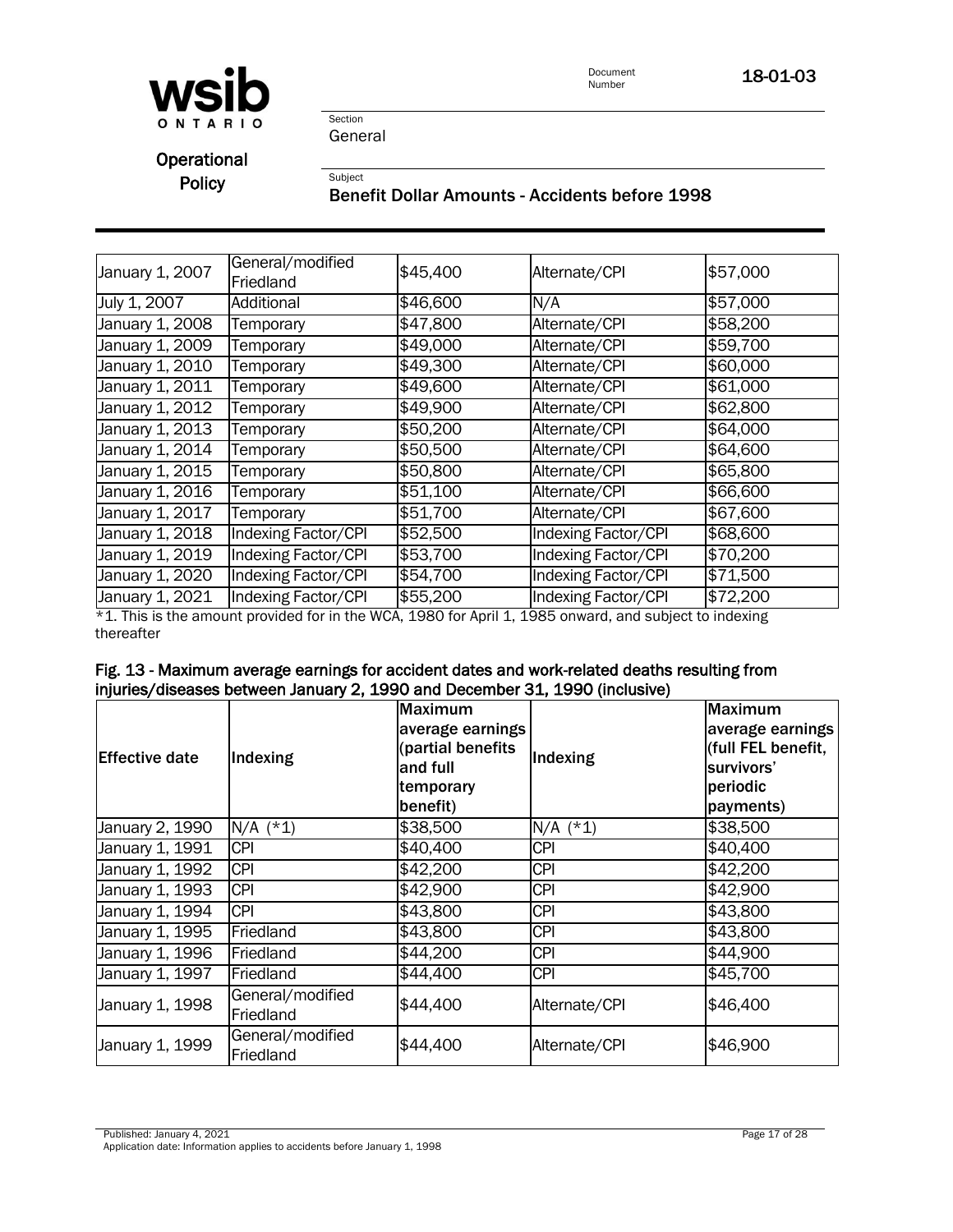

Section General

**Operational** 

# Policy<br>Benefit Dollar Amounts - Accidents before 1998

| January 1, 2000 | General/modified<br>Friedland | \$44,500 | Alternate/CPI       | \$48,000 |
|-----------------|-------------------------------|----------|---------------------|----------|
| January 1, 2001 | General/modified<br>Friedland | \$44,700 | Alternate/CPI       | \$49,400 |
| January 1, 2002 | General/modified<br>Friedland | \$44,700 | Alternate/CPI       | \$50,400 |
| January 1, 2003 | General/modified<br>Friedland | \$45,000 | Alternate/CPI       | \$52,100 |
| January 1, 2004 | General/modified<br>Friedland | \$45,000 | Alternate/CPI       | \$53,000 |
| January 1, 2005 | General/modified<br>Friedland | \$45,100 | Alternate/CPI       | \$54,300 |
| January 1, 2006 | General/modified<br>Friedland | \$45,300 | Alternate/CPI       | \$55,800 |
| January 1, 2007 | General/modified<br>Friedland | \$45,400 | Alternate/CPI       | \$57,000 |
| July 1, 2007    | <b>Additional</b>             | \$46,600 | N/A                 | \$57,000 |
| January 1, 2008 | Temporary                     | \$47,800 | Alternate/CPI       | \$58,200 |
| January 1, 2009 | Temporary                     | \$49,000 | Alternate/CPI       | \$59,700 |
| January 1, 2010 | Temporary                     | \$49,300 | Alternate/CPI       | \$60,000 |
| January 1, 2011 | Temporary                     | \$49,600 | Alternate/CPI       | \$61,000 |
| January 1, 2012 | Temporary                     | \$49,900 | Alternate/CPI       | \$62,800 |
| January 1, 2013 | Temporary                     | \$50,200 | Alternate/CPI       | \$64,000 |
| January 1, 2014 | Temporary                     | \$50,500 | Alternate/CPI       | \$64,600 |
| January 1, 2015 | Temporary                     | \$50,800 | Alternate/CPI       | \$65,800 |
| January 1, 2016 | Temporary                     | \$51,100 | Alternate/CPI       | \$66,600 |
| January 1, 2017 | Temporary                     | \$51,700 | Alternate/CPI       | \$67,600 |
| January 1, 2018 | Indexing Factor/CPI           | \$52,500 | Indexing Factor/CPI | \$68,600 |
| January 1, 2019 | <b>Indexing Factor/CPI</b>    | \$53,700 | Indexing Factor/CPI | \$70,200 |
| January 1, 2020 | <b>Indexing Factor/CPI</b>    | \$54,700 | Indexing Factor/CPI | \$71,500 |
| January 1, 2021 | Indexing Factor/CPI           | \$55,200 | Indexing Factor/CPI | \$72,200 |
|                 |                               |          |                     |          |

\*1. This is the amount provided for in the WCA, 1990 for January 2, 1990, and subject to indexing thereafter \*1. This is the amount provided for in the WCA, 1990 for January 2, 1990, and subject to indexing thereafter

#### Fig. 14 - Maximum average earnings for accident dates and work-related deaths resulting from injuries/diseases between January 1, 1991 and December 31, 1991 (inclusive)

|                       |                 | <b>IMaximum</b>                                                     | Maximum                                                    |
|-----------------------|-----------------|---------------------------------------------------------------------|------------------------------------------------------------|
| <b>Effective date</b> | <b>Indexing</b> | average earnings $\vert$ Indexing<br>(partial benefits)<br>and full | average earnings<br>(full FEL benefit,<br><b>Survivors</b> |

Published: January 4, 2021 Page 18 of 28

Application date: Information applies to accidents before January 1, 1998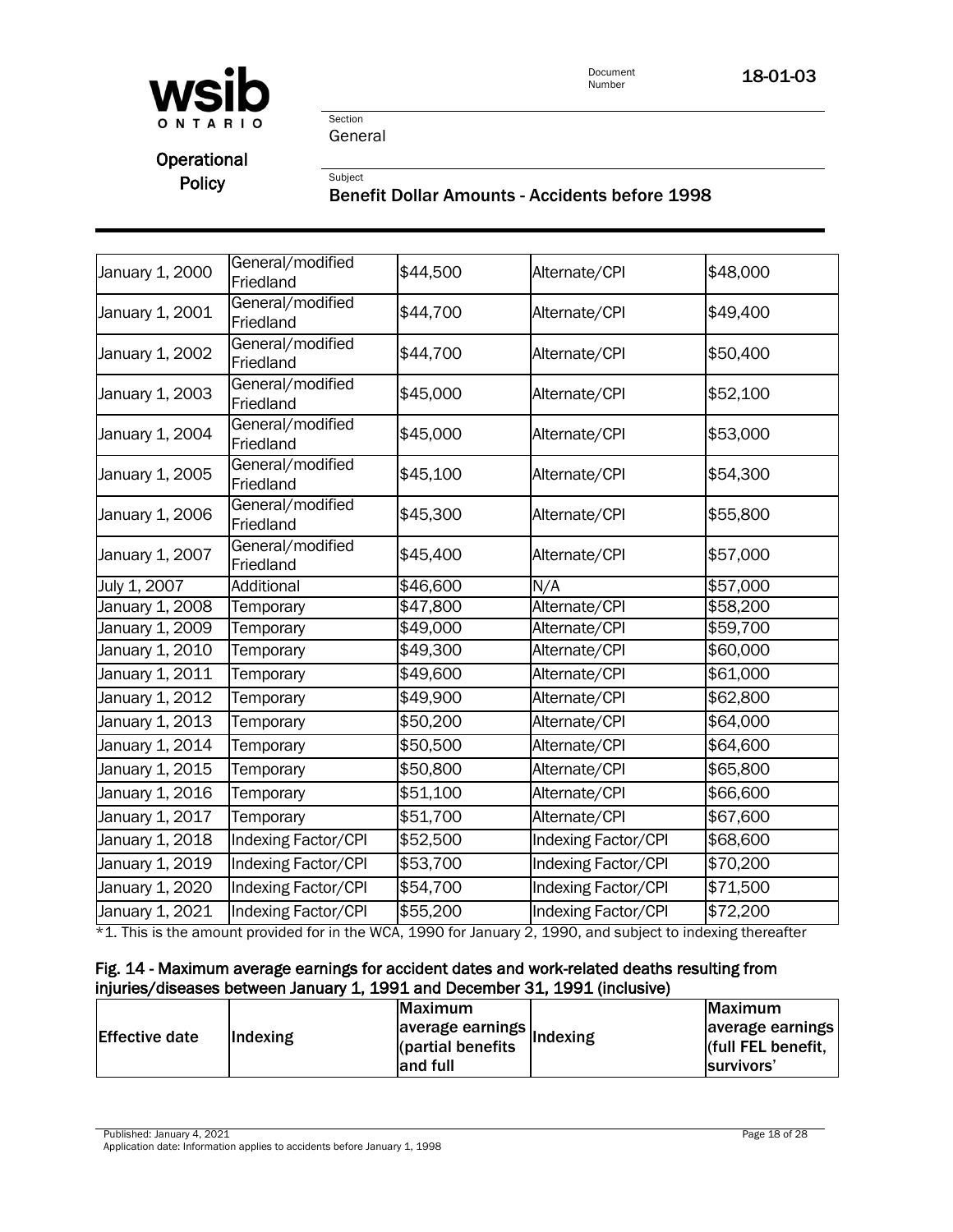

Operational

Policy<br>Benefit Dollar Amounts - Accidents before 1998

|                 |                               | temporary |                     | periodic  |
|-----------------|-------------------------------|-----------|---------------------|-----------|
|                 |                               | benefit)  |                     | payments) |
| January 1, 1991 | $N/A$ (*1)                    | \$42,000  | $N/A$ (*1)          | \$42,000  |
| January 1, 1992 | <b>CPI</b>                    | \$43,900  | <b>CPI</b>          | \$43,900  |
| January 1, 1993 | $\overline{CPI}$              | \$44,700  | $\overline{CPI}$    | \$44,700  |
| January 1, 1994 | <b>CPI</b>                    | \$45,600  | $\overline{CPI}$    | \$45,600  |
| January 1, 1995 | Friedland                     | \$45,600  | $\overline{CPI}$    | \$45,600  |
| January 1, 1996 | Friedland                     | \$46,000  | $\overline{CPI}$    | \$46,700  |
| January 1, 1997 | Friedland                     | \$46,200  | <b>CPI</b>          | \$47,500  |
| January 1, 1998 | General/modified<br>Friedland | \$46,200  | Alternate/CPI       | \$48,300  |
| January 1, 1999 | General/modified<br>Friedland | \$46,200  | Alternate/CPI       | \$48,800  |
| January 1, 2000 | General/modified<br>Friedland | \$46,300  | Alternate/CPI       | \$50,000  |
| January 1, 2001 | General/modified<br>Friedland | \$46,500  | Alternate/CPI       | \$51,400  |
| January 1, 2002 | General/modified<br>Friedland | \$46,500  | Alternate/CPI       | \$52,400  |
| January 1, 2003 | General/modified<br>Friedland | \$46,800  | Alternate/CPI       | \$54,100  |
| January 1, 2004 | General/modified<br>Friedland | \$46,800  | Alternate/CPI       | \$55,000  |
| January 1, 2005 | General/modified<br>Friedland | \$46,900  | Alternate/CPI       | \$56,300  |
| January 1, 2006 | General/modified<br>Friedland | \$47,100  | Alternate/CPI       | \$57,800  |
| January 1, 2007 | General/modified<br>Friedland | \$47,200  | Alternate/CPI       | \$59,100  |
| July 1, 2007    | Additional                    | \$48,400  | N/A                 | \$59,100  |
| January 1, 2008 | Temporary                     | \$49,700  | Alternate/CPI       | \$60,300  |
| January 1, 2009 | Temporary                     | \$51,000  | Alternate/CPI       | \$61,900  |
| January 1, 2010 | Temporary                     | \$51,300  | Alternate/CPI       | \$62,200  |
| January 1, 2011 | Temporary                     | \$51,600  | Alternate/CPI       | \$63,200  |
| January 1, 2012 | Temporary                     | \$51,900  | Alternate/CPI       | \$65,000  |
| January 1, 2013 | Temporary                     | \$52,200  | Alternate/CPI       | \$66,200  |
| January 1, 2014 | Temporary                     | \$52,500  | Alternate/CPI       | \$66,800  |
| January 1, 2015 | Temporary                     | \$52,800  | Alternate/CPI       | \$68,100  |
| January 1, 2016 | Temporary                     | \$53,100  | Alternate/CPI       | \$69,000  |
| January 1, 2017 | Temporary                     | \$53,700  | Alternate/CPI       | \$70,000  |
| January 1, 2018 | Indexing Factor/CPI           | \$54,500  | Indexing Factor/CPI | \$71,100  |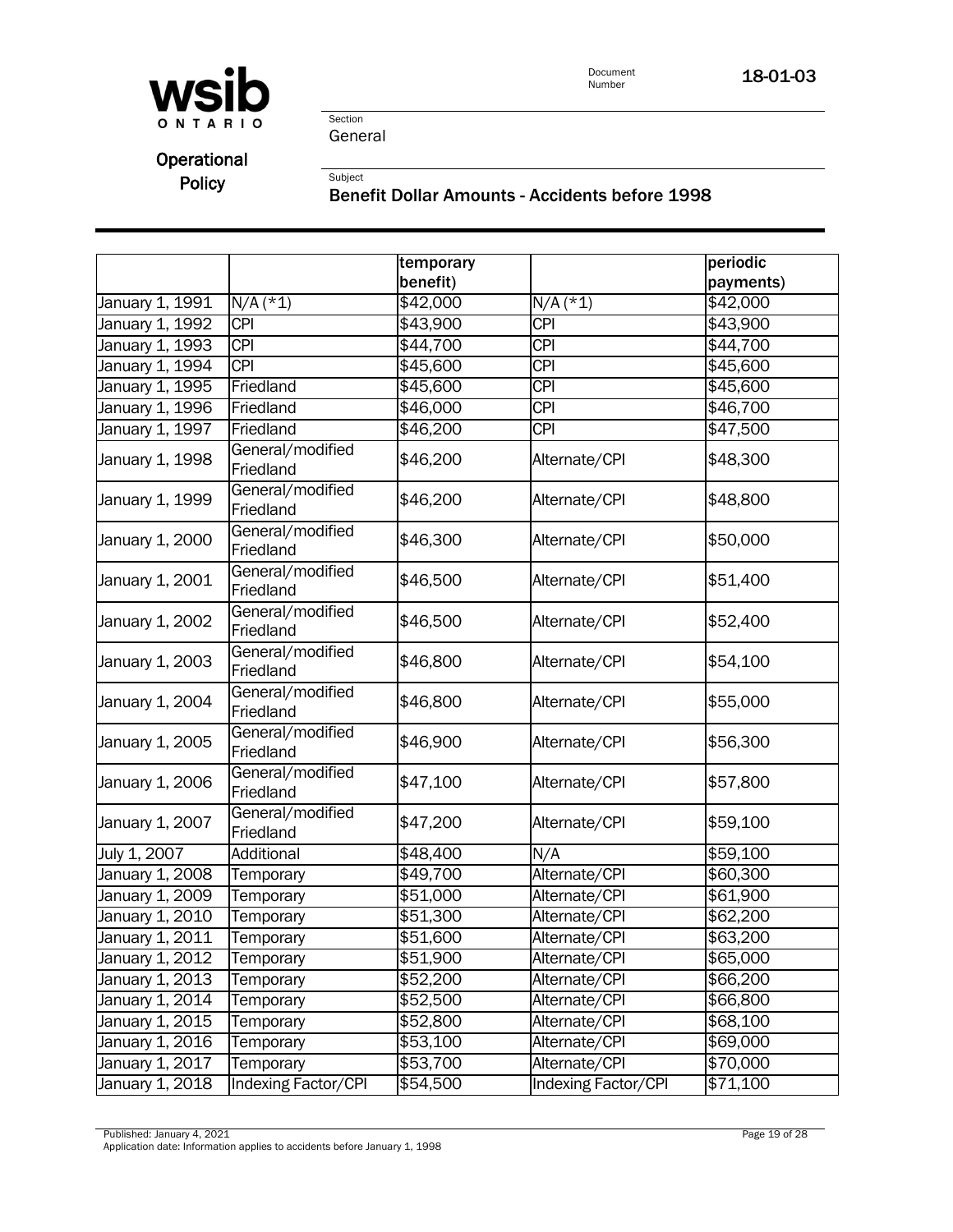

Section General

**Operational** 

## Policy<br>Benefit Dollar Amounts - Accidents before 1998

| January 1, 2019 | Indexing Factor/CPI | \$55,800 | Indexing Factor/CPI | \$72,700 |
|-----------------|---------------------|----------|---------------------|----------|
| January 1, 2020 | Indexing Factor/CPI | \$56,900 | Indexing Factor/CPI | \$74,100 |
| January 1, 2021 | Indexing Factor/CPI | \$57,500 | Indexing Factor/CPI | \$74,800 |

\*1. This is the amount provided for in the WCA, 1990 for January 1, 1991, and subject to indexing thereafter

#### Fig. 15 - Maximum average earnings for accident dates and work-related deaths resulting from injuries/diseases between January 1, 1992 and December 31, 1992 (inclusive)

|                       |                               | <b>Maximum</b>    |                           | <b>Maximum</b>     |
|-----------------------|-------------------------------|-------------------|---------------------------|--------------------|
|                       |                               | average earnings  |                           | average earnings   |
| <b>Effective date</b> | Average industrial            | (partial benefits | <b>Average industrial</b> | (full FEL benefit, |
|                       | wage                          | and full          | wage                      | survivors'         |
|                       |                               | temporary         |                           | periodic           |
|                       |                               | benefit)          |                           | payments)          |
| January 1, 1992       | \$29,000 x 175%               | \$50,800          | \$29,000 x 175%           | \$50,800           |
| Indexing              |                               |                   |                           |                    |
| January 1, 1993       | <b>CPI</b>                    | \$51,700          | <b>CPI</b>                | \$51,700           |
| January 1, 1994       | $\overline{CPI}$              | \$52,700          | <b>CPI</b>                | \$52,700           |
| January 1, 1995       | Friedland                     | \$52,700          | <b>CPI</b>                | \$52,700           |
| January 1, 1996       | Friedland                     | \$53,200          | <b>CPI</b>                | \$54,000           |
| January 1, 1997       | Friedland                     | \$53,400          | <b>CPI</b>                | \$55,000           |
| January 1, 1998       | General/modified<br>Friedland | \$53,400          | Alternate/CPI             | \$55,900           |
| January 1, 1999       | General/modified<br>Friedland | \$53,400          | Alternate/CPI             | \$56,500           |
| January 1, 2000       | General/modified<br>Friedland | \$53,600          | Alternate/CPI             | \$57,800           |
| January 1, 2001       | General/modified<br>Friedland | \$53,900          | Alternate/CPI             | \$59,500           |
| January 1, 2002       | General/modified<br>Friedland | \$53,900          | Alternate/CPI             | \$60,700           |
| January 1, 2003       | General/modified<br>Friedland | \$54,300          | Alternate/CPI             | \$62,700           |
| January 1, 2004       | General/modified<br>Friedland | \$54,300          | Alternate/CPI             | \$63,800           |
| January 1, 2005       | General/modified<br>Friedland | \$54,500          | Alternate/CPI             | \$65,300           |
| January 1, 2006       | General/modified<br>Friedland | \$54,700          | Alternate/CPI             | \$67,000           |
| January 1, 2007       | General/modified<br>Friedland | \$54,800          | Alternate/CPI             | \$68,500           |
| July 1, 2007          | Additional                    | \$56,200          | N/A                       | \$68,500           |

Published: January 4, 2021 Page 20 of 28 Application date: Information applies to accidents before January 1, 1998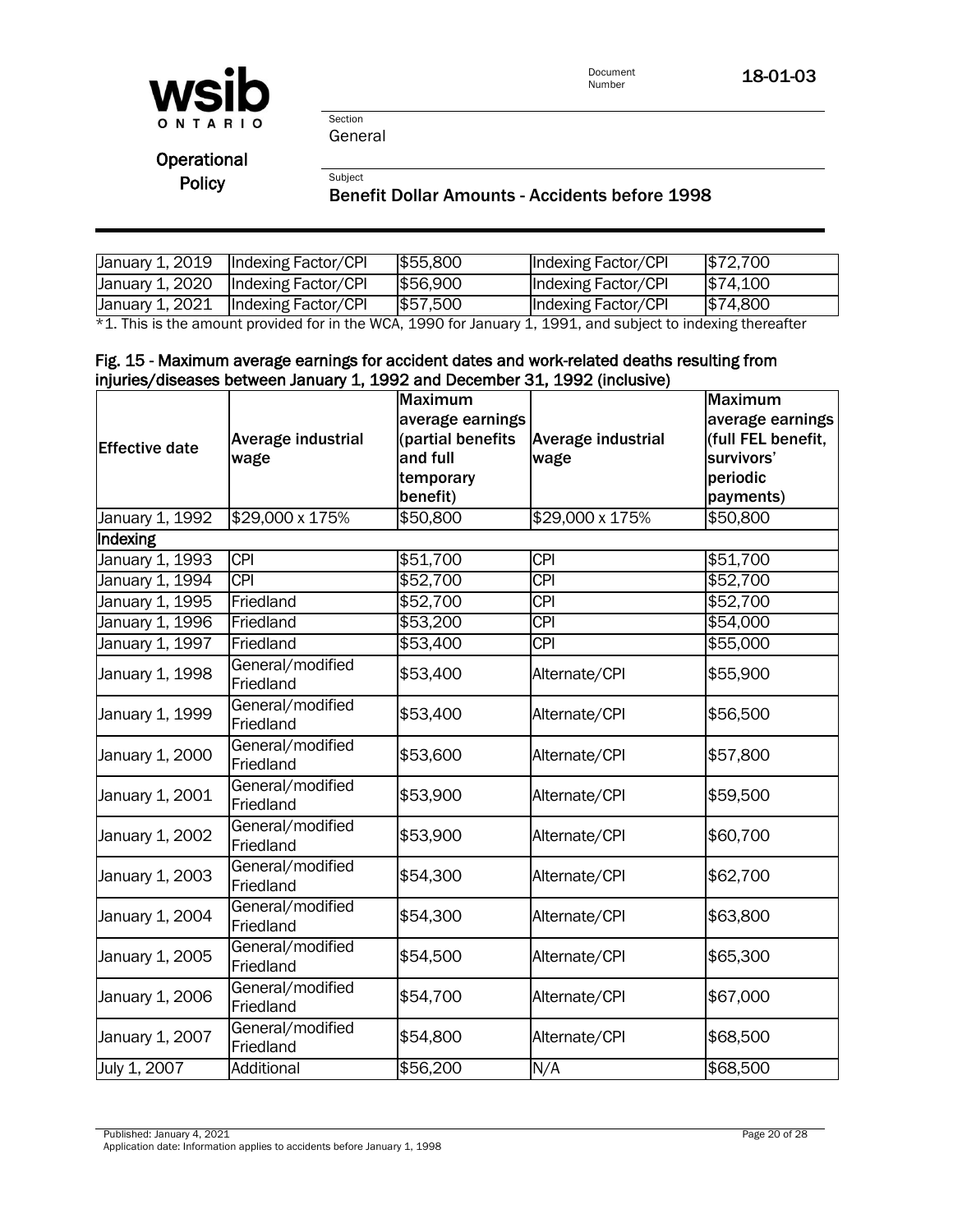

Section General

**Operational** 

Policy<br>Benefit Dollar Amounts - Accidents before 1998

| January 1, 2008              | Temporary                  | \$57,700 | Alternate/CPI       | \$69,900 |
|------------------------------|----------------------------|----------|---------------------|----------|
| January 1, 2009              | Temporary                  | \$59,200 | Alternate/CPI       | \$71,700 |
| January 1, $20\overline{10}$ | Temporary                  | \$59,500 | Alternate/CPI       | \$72,000 |
| January 1, 2011              | Temporary                  | \$59,800 | Alternate/CPI       | \$73,200 |
| January 1, 2012              | Temporary                  | \$60,100 | Alternate/CPI       | \$75,300 |
| January 1, 2013              | Temporary                  | \$60,500 | Alternate/CPI       | \$76,700 |
| January 1, 2014              | Temporary                  | \$60,900 | Alternate/CPI       | \$77,400 |
| January 1, 2015              | Temporary                  | \$61,300 | Alternate/CPI       | \$78,800 |
| January 1, 2016              | Temporary                  | \$61,700 | Alternate/CPI       | \$79,800 |
| January 1, 2017              | Temporary                  | \$62,400 | Alternate/CPI       | \$81,000 |
| January 1, 2018              | Indexing Factor/CPI        | \$63,300 | Indexing Factor/CPI | \$82,200 |
| January 1, 2019              | <b>Indexing Factor/CPI</b> | \$64,800 | Indexing Factor/CPI | \$84,100 |
| January 1, 2020              | Indexing Factor/CPI        | \$66,000 | Indexing Factor/CPI | \$85,700 |
| January 1, $20\overline{21}$ | Indexing Factor/CPI        | \$66,700 | Indexing Factor/CPI | \$86,600 |

#### Fig. 16 - Maximum average earnings for accident dates and work-related deaths resulting from injuries/diseases between January 1, 1993 and December 31, 1993 (inclusive)

| <b>Effective date</b> | Average industrial<br>wage    | <b>Maximum</b><br>average earnings<br>(partial benefits<br>and full<br>temporary<br>benefit) | Average industrial<br>wage | <b>Maximum</b><br>average earnings<br>(full FEL benefit,<br>survivors'<br>periodic<br>payments) |
|-----------------------|-------------------------------|----------------------------------------------------------------------------------------------|----------------------------|-------------------------------------------------------------------------------------------------|
| January 1, 1993       | \$29,993.61 x 175%            | \$52,500                                                                                     | \$29,993.61 x 175%         | \$52,500                                                                                        |
| Indexing              |                               |                                                                                              |                            |                                                                                                 |
| January 1, 1994       | <b>CPI</b>                    | \$53,500                                                                                     | <b>CPI</b>                 | \$53,500                                                                                        |
| January 1, 1995       | Friedland                     | \$53,500                                                                                     | <b>CPI</b>                 | \$53,500                                                                                        |
| January 1, 1996       | Friedland                     | \$54,000                                                                                     | <b>CPI</b>                 | \$54,800                                                                                        |
| January 1, 1997       | Friedland                     | \$54,200                                                                                     | <b>CPI</b>                 | \$55,800                                                                                        |
| January 1, 1998       | General/modified<br>Friedland | \$54,200                                                                                     | Alternate/CPI              | \$56,700                                                                                        |
| January 1, 1999       | General/modified<br>Friedland | \$54,200                                                                                     | Alternate/CPI              | \$57,300                                                                                        |
| January 1, 2000       | General/modified<br>Friedland | \$54,400                                                                                     | Alternate/CPI              | \$58,700                                                                                        |
| January 1, 2001       | General/modified<br>Friedland | \$54,700                                                                                     | Alternate/CPI              | \$60,400                                                                                        |
| January 1, 2002       | General/modified<br>Friedland | \$54,700                                                                                     | Alternate/CPI              | \$61,600                                                                                        |
| January 1, 2003       | General/modified<br>Friedland | \$55,100                                                                                     | Alternate/CPI              | \$63,600                                                                                        |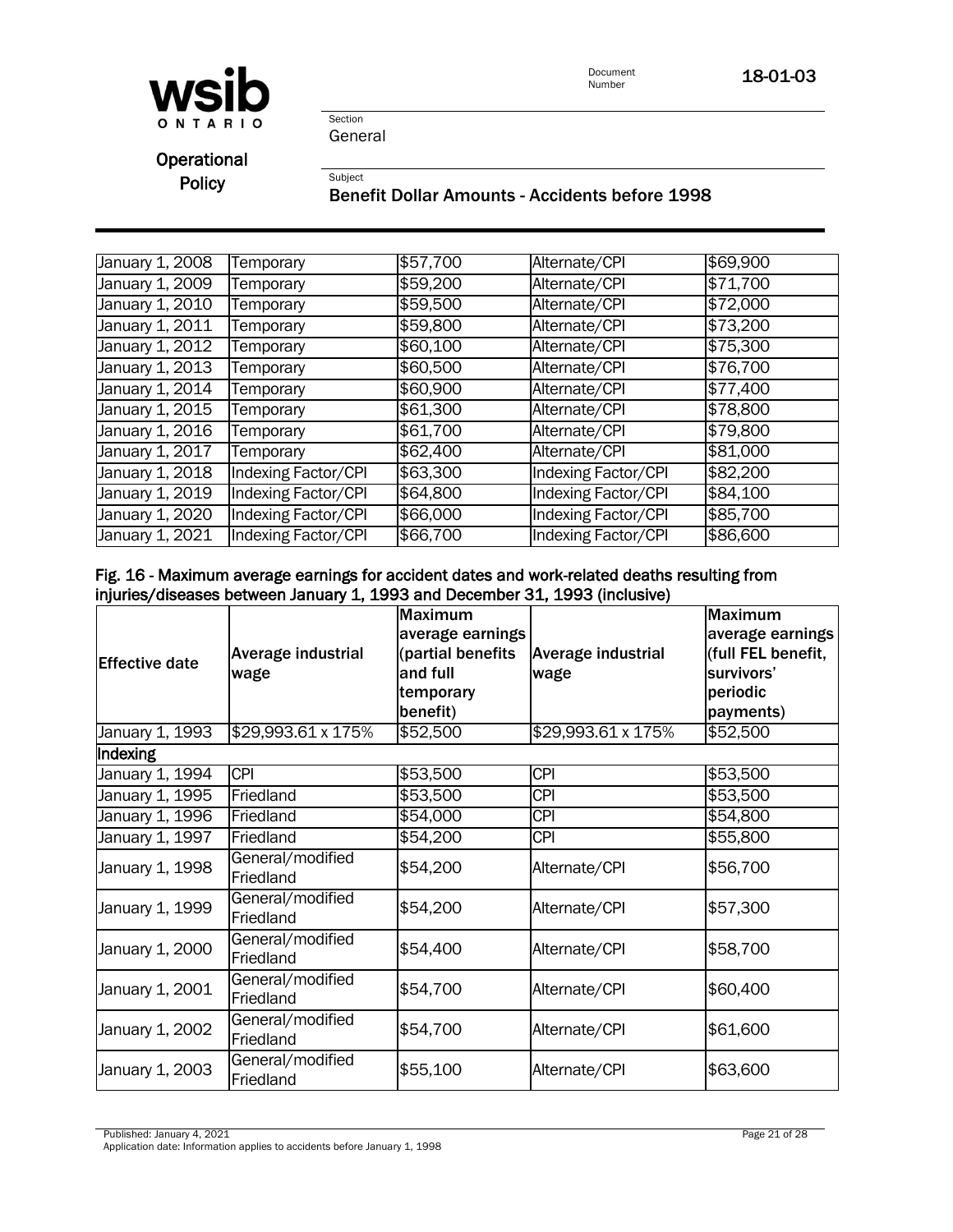

Section General

**Operational** 

# Policy<br>Benefit Dollar Amounts - Accidents before 1998

| January 1, 2004 | General/modified<br>Friedland | \$55,100 | Alternate/CPI       | \$64,700 |
|-----------------|-------------------------------|----------|---------------------|----------|
| January 1, 2005 | General/modified<br>Friedland | \$55,300 | Alternate/CPI       | \$66,200 |
| January 1, 2006 | General/modified<br>Friedland | \$55,500 | Alternate/CPI       | \$68,000 |
| January 1, 2007 | General/modified<br>Friedland | \$55,600 | Alternate/CPI       | \$69,500 |
| July 1, 2007    | Additional                    | \$57,000 | N/A                 | \$69,500 |
| January 1, 2008 | Temporary                     | \$58,500 | Alternate/CPI       | \$70,900 |
| January 1, 2009 | Temporary                     | \$60,000 | Alternate/CPI       | \$72,700 |
| January 1, 2010 | Temporary                     | \$60,300 | Alternate/CPI       | \$73,000 |
| January 1, 2011 | Temporary                     | \$60,700 | Alternate/CPI       | \$74,200 |
| January 1, 2012 | Temporary                     | \$61,100 | Alternate/CPI       | \$76,300 |
| January 1, 2013 | Temporary                     | \$61,500 | Alternate/CPI       | \$77,700 |
| January 1, 2014 | Temporary                     | \$61,900 | Alternate/CPI       | \$78,400 |
| January 1, 2015 | Temporary                     | \$62,300 | Alternate/CPI       | \$79,900 |
| January 1, 2016 | Temporary                     | \$62,700 | Alternate/CPI       | \$80,900 |
| January 1, 2017 | Temporary                     | \$63,400 | Alternate/CPI       | \$82,100 |
| January 1, 2018 | <b>Indexing Factor/CPI</b>    | \$64,400 | Indexing Factor/CPI | \$83,300 |
| January 1, 2019 | Indexing Factor/CPI           | \$65,900 | Indexing Factor/CPI | \$85,200 |
| January 1, 2020 | Indexing Factor/CPI           | \$67,200 | Indexing Factor/CPI | \$86,800 |
| January 1, 2021 | Indexing Factor/CPI           | \$67,900 | Indexing Factor/CPI | \$87,700 |

#### Fig. 17 - Maximum average earnings for accident dates and work-related deaths resulting from injuries/diseases between January 1, 1994 and December 31, 1994 (inclusive)

| <b>Effective date</b> | Average industrial<br>wage    | <b>Maximum</b><br>average earnings<br>(partial benefits<br>and full<br>temporary<br>benefit) | <b>Average industrial</b><br>wage | Maximum<br>average earnings<br>(full FEL benefit,<br>survivors'<br>periodic<br>payments) |  |  |
|-----------------------|-------------------------------|----------------------------------------------------------------------------------------------|-----------------------------------|------------------------------------------------------------------------------------------|--|--|
| January 1, 1994       | \$30,789.84 x 175%            | \$53,900                                                                                     | \$30,789.84 x 175%                | \$53,900                                                                                 |  |  |
| Indexing              |                               |                                                                                              |                                   |                                                                                          |  |  |
| January 1, 1995       | Friedland                     | \$53,900                                                                                     | <b>CPI</b>                        | \$53,900                                                                                 |  |  |
| January 1, 1996       | Friedland                     | \$54,400                                                                                     | <b>CPI</b>                        | \$55,200                                                                                 |  |  |
| January 1, 1997       | Friedland                     | \$54,600                                                                                     | <b>CPI</b>                        | \$56,200                                                                                 |  |  |
| January 1, 1998       | General/modified<br>Friedland | \$54,600                                                                                     | Alternate/CPI                     | \$57,100                                                                                 |  |  |
| January 1, 1999       | General/modified<br>Friedland | \$54,600                                                                                     | Alternate/CPI                     | \$57,700                                                                                 |  |  |

Published: January 4, 2021 Page 22 of 28

Application date: Information applies to accidents before January 1, 1998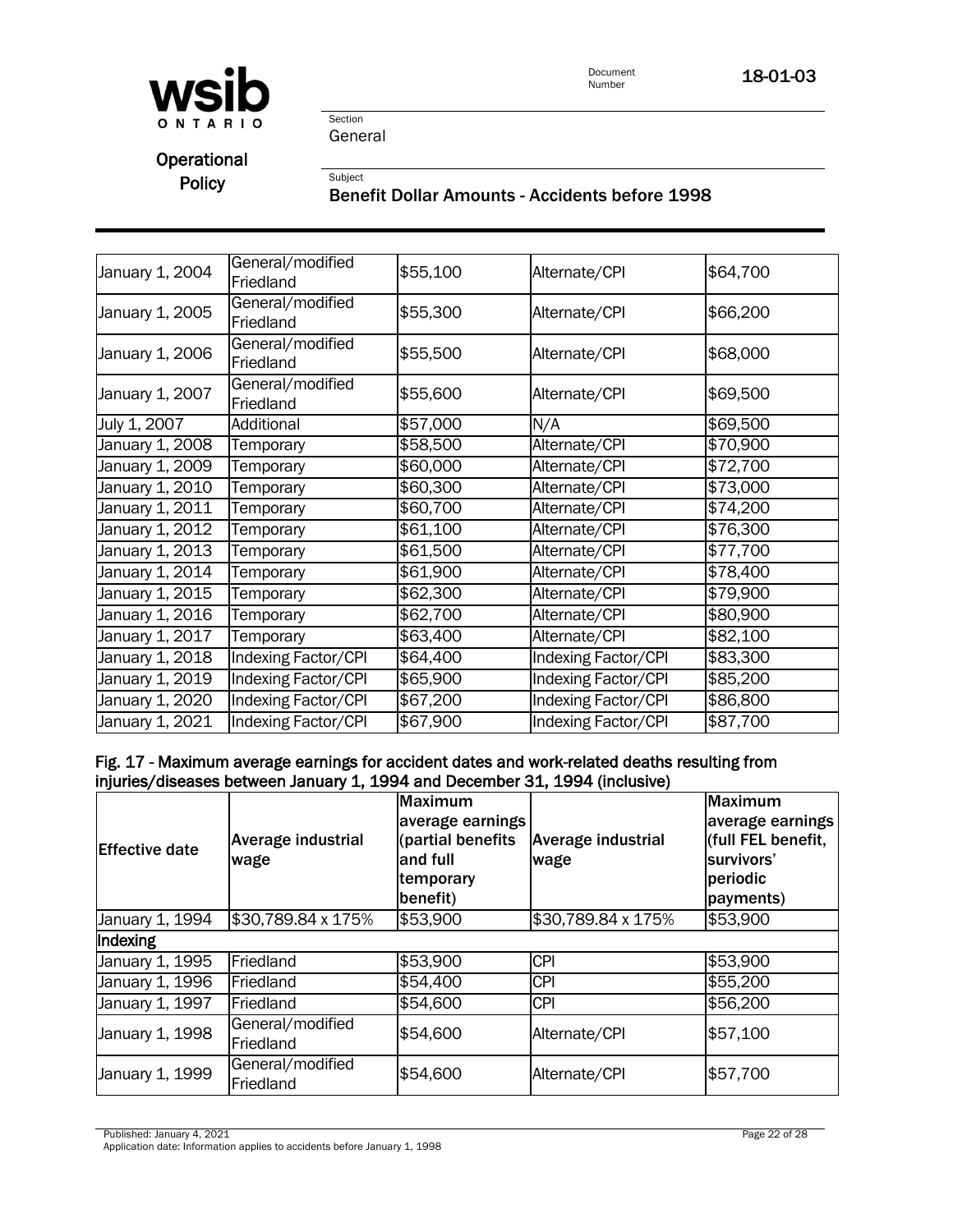

Section General

**Operational** 

# Policy<br>Benefit Dollar Amounts - Accidents before 1998

| January 1, 2000 | General/modified<br>Friedland | \$54,800 | Alternate/CPI              | \$59,100 |
|-----------------|-------------------------------|----------|----------------------------|----------|
| January 1, 2001 | General/modified<br>Friedland | \$55,100 | Alternate/CPI              | \$60,800 |
| January 1, 2002 | General/modified<br>Friedland | \$55,100 | Alternate/CPI              | \$62,000 |
| January 1, 2003 | General/modified<br>Friedland | \$55,500 | Alternate/CPI              | \$64,000 |
| January 1, 2004 | General/modified<br>Friedland | \$55,500 | Alternate/CPI              | \$65,100 |
| January 1, 2005 | General/modified<br>Friedland | \$55,700 | Alternate/CPI              | \$66,600 |
| January 1, 2006 | General/modified<br>Friedland | \$55,900 | Alternate/CPI              | \$68,400 |
| January 1, 2007 | General/modified<br>Friedland | \$56,000 | Alternate/CPI              | \$69,900 |
| July 1, 2007    | Additional                    | \$57,400 | N/A                        | \$69,900 |
| January 1, 2008 | Temporary                     | \$58,900 | Alternate/CPI              | \$71,300 |
| January 1, 2009 | Temporary                     | \$60,400 | Alternate/CPI              | \$73,100 |
| January 1, 2010 | Temporary                     | \$60,800 | Alternate/CPI              | \$73,400 |
| January 1, 2011 | Temporary                     | \$61,200 | Alternate/CPI              | \$74,600 |
| January 1, 2012 | Temporary                     | \$61,600 | Alternate/CPI              | \$76,700 |
| January 1, 2013 | Temporary                     | \$62,000 | Alternate/CPI              | \$78,100 |
| January 1, 2014 | Temporary                     | \$62,400 | Alternate/CPI              | \$78,900 |
| January 1, 2015 | Temporary                     | \$62,800 | Alternate/CPI              | \$80,400 |
| January 1, 2016 | Temporary                     | \$63,200 | Alternate/CPI              | \$81,400 |
| January 1, 2017 | Temporary                     | \$63,900 | Alternate/CPI              | \$82,600 |
| January 1, 2018 | Indexing Factor/CPI           | \$64,900 | <b>Indexing Factor/CPI</b> | \$83,800 |
| January 1, 2019 | <b>Indexing Factor/CPI</b>    | \$66,400 | <b>Indexing Factor/CPI</b> | \$85,700 |
| January 1, 2020 | <b>Indexing Factor/CPI</b>    | \$67,700 | <b>Indexing Factor/CPI</b> | \$87,300 |
| January 1, 2021 | <b>Indexing Factor/CPI</b>    | \$68,400 | Indexing Factor/CPI        | \$88,200 |

#### Fig. 18 - Maximum average earnings for accident dates and work-related deaths resulting from injuries/diseases between January 1, 1995 and December 31, 1995 (inclusive)

| <b>Effective date</b> | Average industrial<br>wage | Maximum<br>average earnings<br>(partial benefits<br>and full<br>temporary<br>(benefit) | Average industrial<br>wage | Maximum<br>average earnings<br>(full FEL benefit,<br>survivors'<br>periodic<br>payments) |
|-----------------------|----------------------------|----------------------------------------------------------------------------------------|----------------------------|------------------------------------------------------------------------------------------|
| January 1, 1995       | \$31,656.74 x 175%         | \$55,400                                                                               | \$31,656.74 x 175%         | \$55,400                                                                                 |

Published: January 4, 2021 Page 23 of 28

Application date: Information applies to accidents before January 1, 1998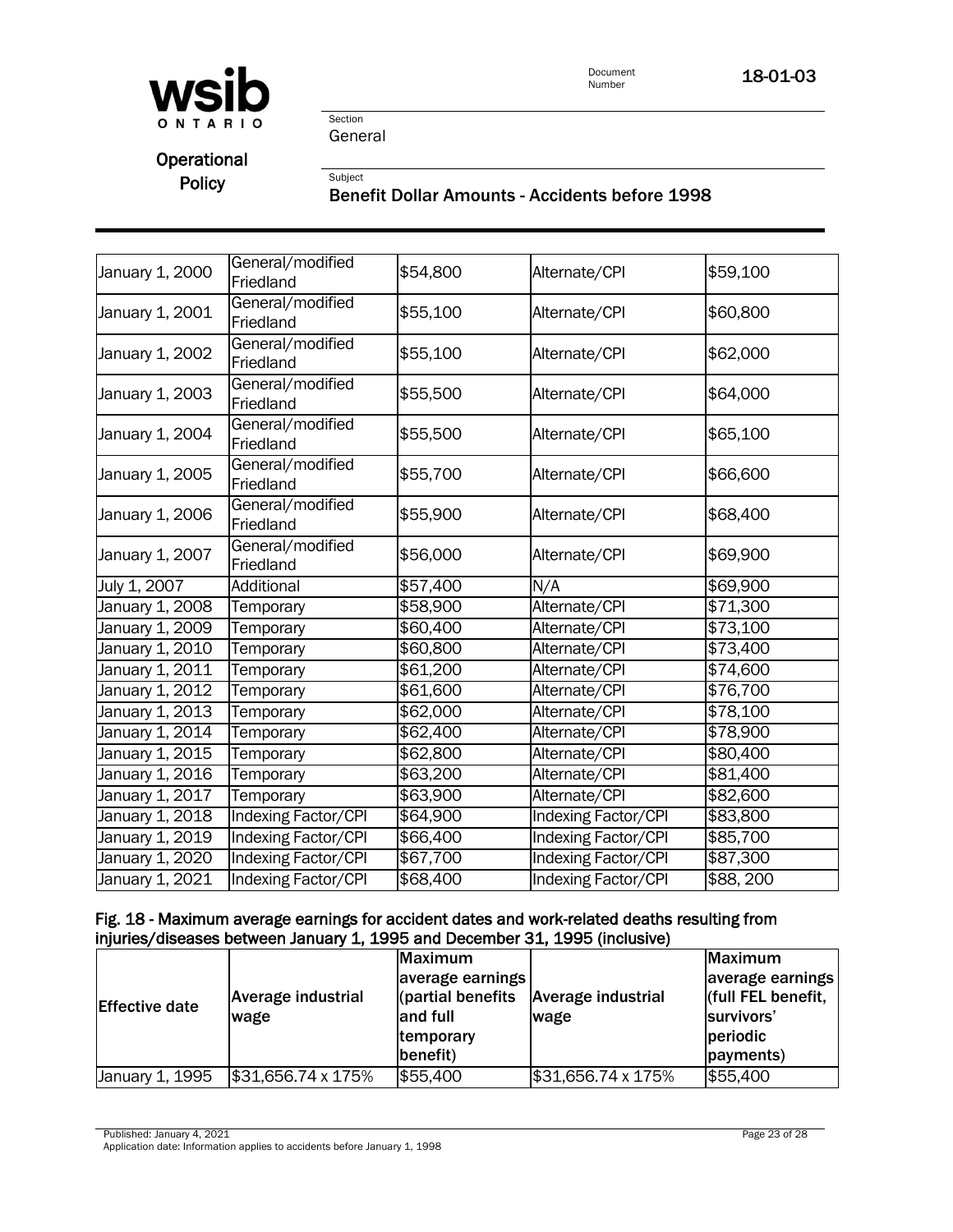

Document 18-01-03

Section General

## Operational

Policy<br>Benefit Dollar Amounts - Accidents before 1998

| Indexing        |                               |          |                     |          |
|-----------------|-------------------------------|----------|---------------------|----------|
| January 1, 1996 | Friedland                     | \$55,900 | $\overline{CPI}$    | \$56,800 |
| January 1, 1997 | Friedland                     | \$56,100 | <b>CPI</b>          | \$57,800 |
| January 1, 1998 | General/modified<br>Friedland | \$56,100 | Alternate/CPI       | \$58,700 |
| January 1, 1999 | General/modified<br>Friedland | \$56,100 | Alternate/CPI       | \$59,300 |
| January 1, 2000 | General/modified<br>Friedland | \$56,300 | Alternate/CPI       | \$60,700 |
| January 1, 2001 | General/modified<br>Friedland | \$56,600 | Alternate/CPI       | \$62,400 |
| January 1, 2002 | General/modified<br>Friedland | \$56,600 | Alternate/CPI       | \$63,600 |
| January 1, 2003 | General/modified<br>Friedland | \$57,000 | Alternate/CPI       | \$65,700 |
| January 1, 2004 | General/modified<br>Friedland | \$57,000 | Alternate/CPI       | \$66,800 |
| January 1, 2005 | General/modified<br>Friedland | \$57,200 | Alternate/CPI       | \$68,400 |
| January 1, 2006 | General/modified<br>Friedland | \$57,400 | Alternate/CPI       | \$70,200 |
| January 1, 2007 | General/modified<br>Friedland | \$57,500 | Alternate/CPI       | \$71,700 |
| July 1, 2007    | Additional                    | \$59,000 | N/A                 | \$71,700 |
| January 1, 2008 | Temporary                     | \$60,500 | Alternate/CPI       | \$73,200 |
| January 1, 2009 | Temporary                     | \$62,100 | Alternate/CPI       | \$75,100 |
| January 1, 2010 | Temporary                     | \$62,500 | Alternate/CPI       | \$75,400 |
| January 1, 2011 | Temporary                     | \$62,900 | Alternate/CPI       | \$76,700 |
| January 1, 2012 | Temporary                     | \$63,300 | Alternate/CPI       | \$78,900 |
| January 1, 2013 | Temporary                     | \$63,700 | Alternate/CPI       | \$80,400 |
| January 1, 2014 | Temporary                     | \$64,100 | Alternate/CPI       | \$81,200 |
| January 1, 2015 | Temporary                     | \$64,500 | Alternate/CPI       | \$82,700 |
| January 1, 2016 | Temporary                     | \$64,900 | Alternate/CPI       | \$83,700 |
| January 1, 2017 | Temporary                     | \$65,600 | Alternate/CPI       | \$84,900 |
| January 1, 2018 | <b>Indexing Factor/CPI</b>    | \$66,600 | Indexing Factor/CPI | \$86,200 |
| January 1, 2019 | <b>Indexing Factor/CPI</b>    | \$68,100 | Indexing Factor/CPI | \$88,200 |
| January 1, 2020 | <b>Indexing Factor/CPI</b>    | \$69,400 | Indexing Factor/CPI | \$89,900 |
| January 1, 2021 | <b>Indexing Factor/CPI</b>    | \$70,100 | Indexing Factor/CPI | \$90,800 |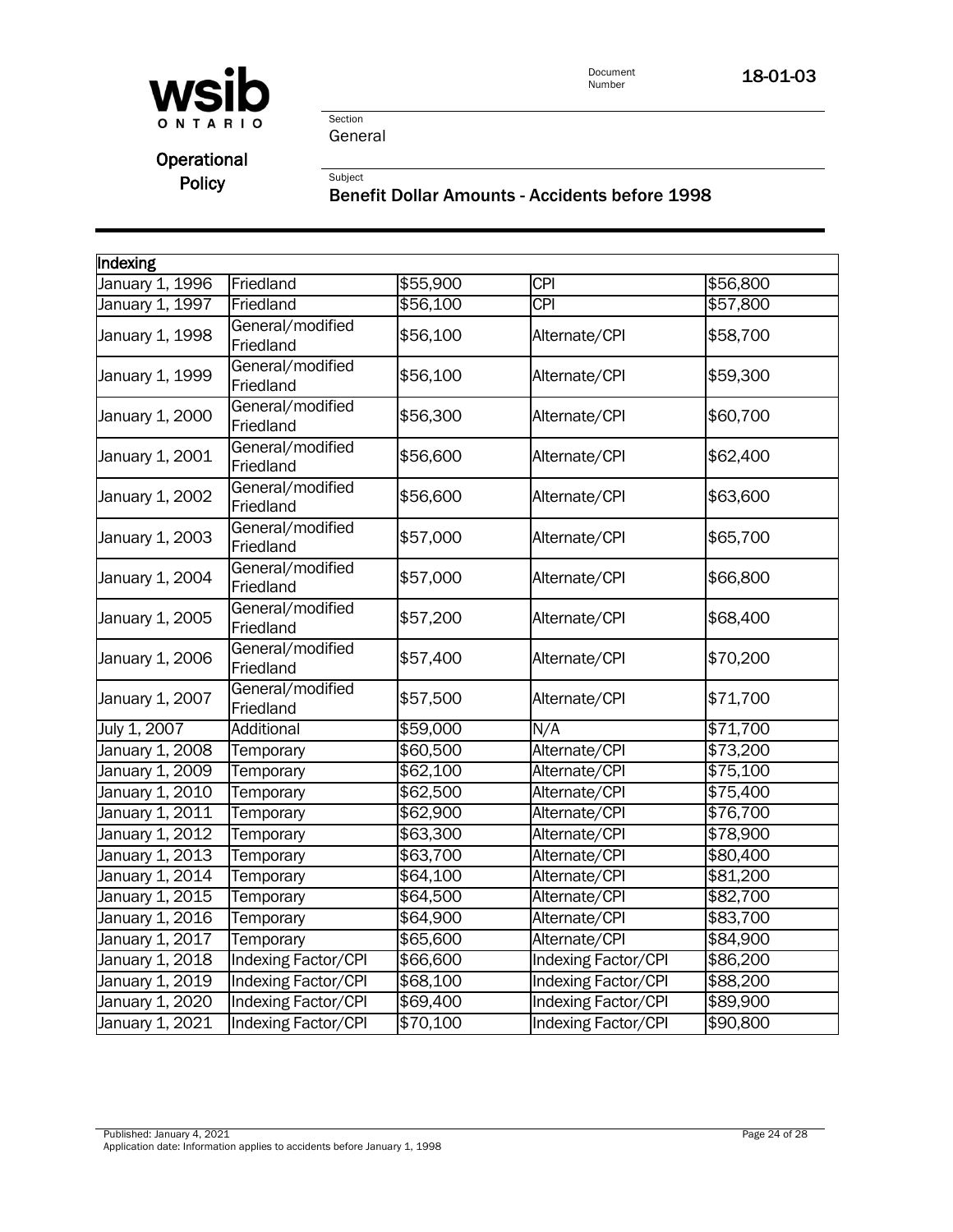

**Operational** 

Policy<br>Benefit Dollar Amounts - Accidents before 1998

#### Fig. 19 - Maximum average earnings for accident dates and work-related deaths resulting from injuries/diseases between January 1, 1996 and December 31, 1996 (inclusive)

|                       | $m$ and $m$ and $m$ and $m$ are $m$ and $m$ are $m$ and $m$ are $m$ and $m$ are $m$ | <b>Maximum</b>    | $5$ and $2000$ motive $2\pm$ , $2000$ (interactive) | <b>Maximum</b>     |
|-----------------------|-------------------------------------------------------------------------------------|-------------------|-----------------------------------------------------|--------------------|
|                       |                                                                                     | average earnings  |                                                     | average earnings   |
|                       |                                                                                     | (partial benefits |                                                     | (full FEL benefit, |
| <b>Effective date</b> | Average industrial                                                                  |                   | Average industrial                                  |                    |
|                       | wage                                                                                | and full          | wage                                                | survivors'         |
|                       |                                                                                     | temporary         |                                                     | periodic           |
|                       |                                                                                     | benefit)          |                                                     | payments)          |
| January 1, 1996       | \$31,771.41 x 175%                                                                  | \$55,600          | \$31,771.41 x 175%                                  | \$55,600           |
| Indexing              |                                                                                     |                   |                                                     |                    |
| January 1, 1997       | Friedland                                                                           | \$55,800          | <b>CPI</b>                                          | \$56,600           |
| January 1, 1998       | General/modified<br>Friedland                                                       | \$55,800          | Alternate/CPI                                       | \$57,500           |
| January 1, 1999       | General/modified                                                                    | \$55,800          | Alternate/CPI                                       | \$58,100           |
|                       | Friedland                                                                           |                   |                                                     |                    |
| January 1, 2000       | General/modified<br>Friedland                                                       | \$56,000          | Alternate/CPI                                       | \$59,500           |
|                       | General/modified                                                                    |                   |                                                     |                    |
| January 1, 2001       | Friedland                                                                           | \$56,300          | Alternate/CPI                                       | \$61,200           |
| January 1, 2002       | General/modified<br>Friedland                                                       | \$56,300          | Alternate/CPI                                       | \$62,400           |
| January 1, 2003       | General/modified                                                                    | \$56,700          | Alternate/CPI                                       | \$64,400           |
|                       | Friedland                                                                           |                   |                                                     |                    |
| January 1, 2004       | General/modified<br>Friedland                                                       | \$56,700          | Alternate/CPI                                       | \$65,500           |
| January 1, 2005       | General/modified<br>Friedland                                                       | \$56,900          | Alternate/CPI                                       | \$67,100           |
| January 1, 2006       | General/modified<br>Friedland                                                       | \$57,100          | Alternate/CPI                                       | \$68,900           |
| January 1, 2007       | General/modified<br>Friedland                                                       | \$57,200          | Alternate/CPI                                       | \$70,400           |
| July 1, 2007          | Additional                                                                          | \$58,700          | N/A                                                 | \$70,400           |
| January 1, 2008       | Temporary                                                                           | \$60,200          | Alternate/CPI                                       | \$71,900           |
| January 1, 2009       | Temporary                                                                           | \$61,800          | Alternate/CPI                                       | \$73,700           |
| January 1, 2010       | Temporary                                                                           | \$62,200          | Alternate/CPI                                       | \$74,000           |
| January 1, 2011       | Temporary                                                                           | \$62,600          | Alternate/CPI                                       | \$75,200           |
| January 1, 2012       | Temporary                                                                           | \$63,000          | Alternate/CPI                                       | \$77,400           |
| January 1, 2013       | Temporary                                                                           | \$63,400          | Alternate/CPI                                       | \$78,800           |
| January 1, 2014       | Temporary                                                                           | \$63,800          | Alternate/CPI                                       | \$79,600           |
| January 1, 2015       | Temporary                                                                           | \$64,200          | Alternate/CPI                                       | \$81,100           |
| January 1, 2016       | Temporary                                                                           | \$64,600          | Alternate/CPI                                       | \$82,100           |
|                       |                                                                                     |                   |                                                     |                    |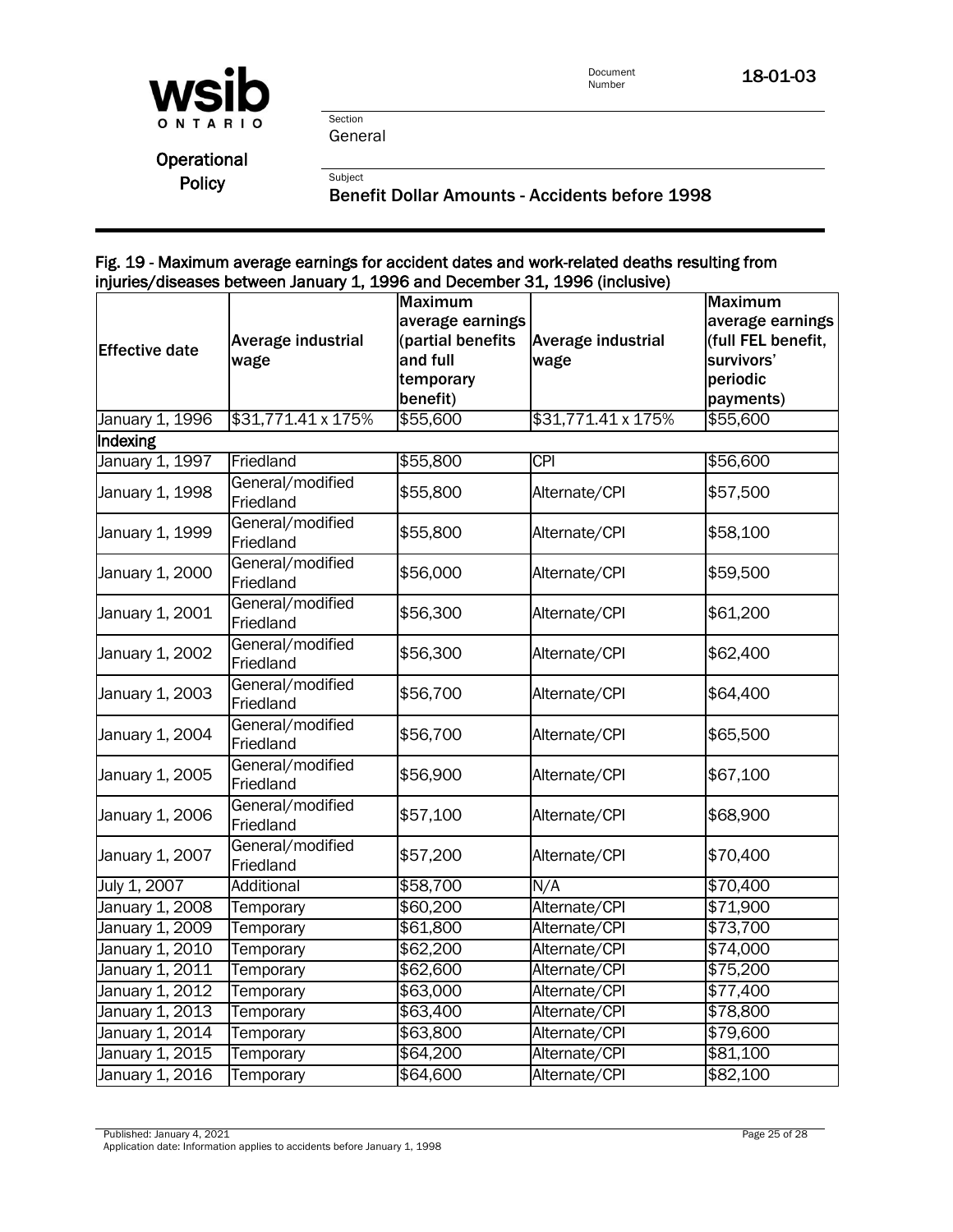

Section General

**Operational** 

## Policy<br>Benefit Dollar Amounts - Accidents before 1998

| January 1, 2017 | Temporary           | \$65,300 | Alternate/CPI       | \$83,300 |
|-----------------|---------------------|----------|---------------------|----------|
| January 1, 2018 | Indexing Factor/CPI | \$66,300 | Indexing Factor/CPI | \$84,500 |
| January 1, 2019 | Indexing Factor/CPI | \$67,800 | Indexing Factor/CPI | \$86,400 |
| January 1, 2020 | Indexing Factor/CPI | \$69,100 | Indexing Factor/CPI | \$88,000 |
| January 1, 2021 | Indexing Factor/CPI | \$69,800 | Indexing Factor/CPI | \$88,900 |

#### Fig. 20 - Maximum average earnings for accident dates and work-related deaths resulting from injuries/diseases between January 1, 1997 and December 31, 1997 (inclusive)

|                       |                               | <b>Maximum</b>    |                    | <b>Maximum</b>     |
|-----------------------|-------------------------------|-------------------|--------------------|--------------------|
|                       |                               | average earnings  |                    | average earnings   |
| <b>Effective date</b> | Average industrial            | (partial benefits | Average industrial | (full FEL benefit, |
|                       | wage                          | and full          | wage               | survivors'         |
|                       |                               | temporary         |                    | periodic           |
|                       |                               | benefit)          |                    | payments)          |
| January 1, 1997       | \$32,070.46 x 175%            | \$56,100          | \$32,070.46 x 175% | \$56,100           |
| Indexing              |                               |                   |                    |                    |
| January 1, 1998       | General/modified<br>Friedland | \$56,100          | Alternate/CPI      | \$57,000           |
| January 1, 1999       | General/modified<br>Friedland | \$56,100          | Alternate/CPI      | \$57,600           |
| January 1, 2000       | General/modified<br>Friedland | \$56,300          | Alternate/CPI      | \$59,000           |
| January 1, 2001       | General/modified<br>Friedland | \$56,600          | Alternate/CPI      | \$60,700           |
| January 1, 2002       | General/modified<br>Friedland | \$56,600          | Alternate/CPI      | \$61,900           |
| January 1, 2003       | General/modified<br>Friedland | \$57,000          | Alternate/CPI      | \$63,900           |
| January 1, 2004       | General/modified<br>Friedland | \$57,000          | Alternate/CPI      | \$65,000           |
| January 1, 2005       | General/modified<br>Friedland | \$57,200          | Alternate/CPI      | \$66,500           |
| January 1, 2006       | General/modified<br>Friedland | \$57,400          | Alternate/CPI      | \$68,300           |
| January 1, 2007       | General/modified<br>Friedland | \$57,500          | Alternate/CPI      | \$69,800           |
| July 1, 2007          | Additional                    | \$59,000          | N/A                | \$69,800           |
| January 1, 2008       | Temporary                     | \$60,500          | Alternate/CPI      | \$71,200           |
| January 1, 2009       | Temporary                     | \$62,100          | Alternate/CPI      | \$73,000           |
| January 1, 2010       | Temporary                     | \$62,500          | Alternate/CPI      | \$73,300           |
| January 1, 2011       | Temporary                     | \$62,900          | Alternate/CPI      | \$74,500           |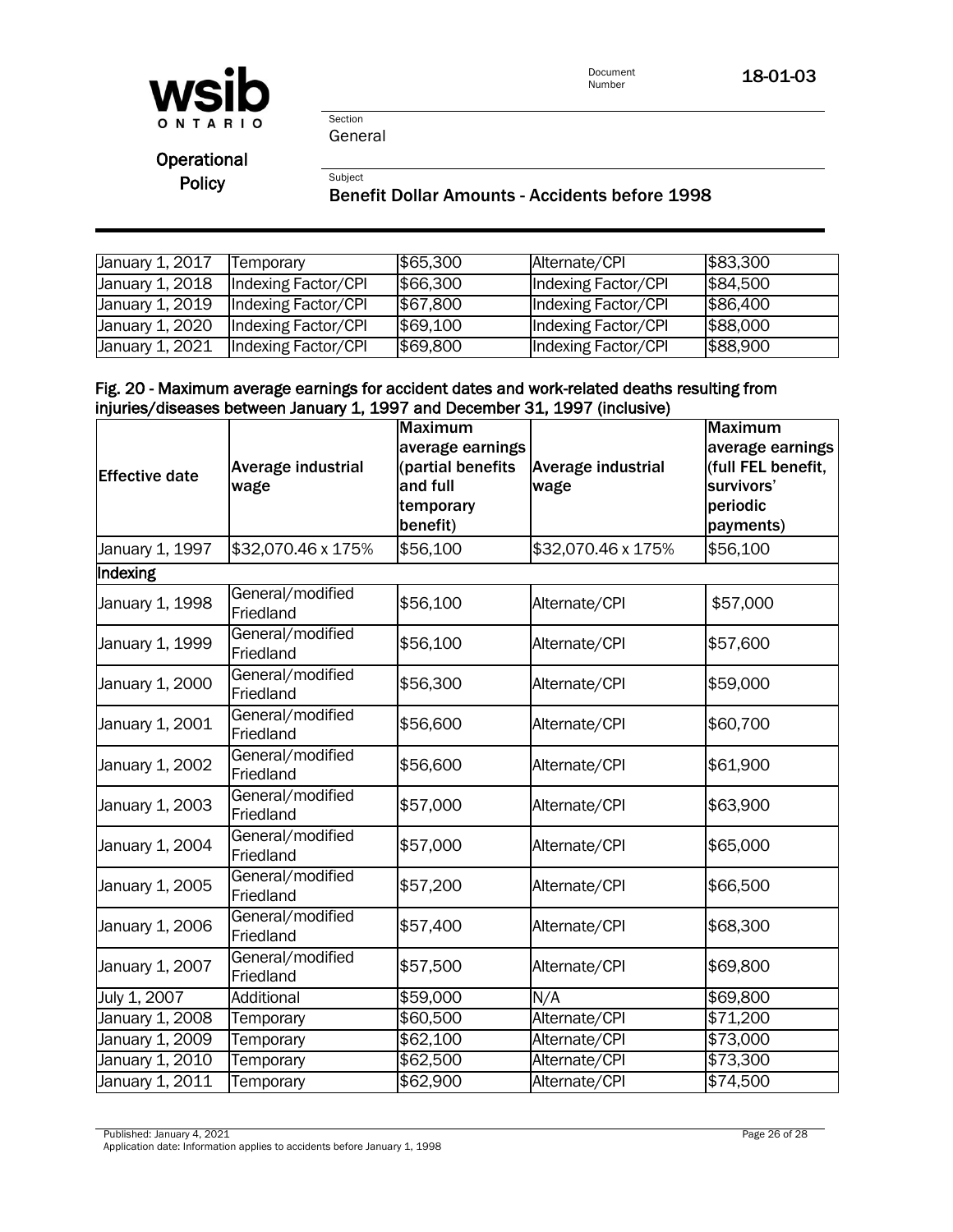

Section General

**Operational** 

Policy<br>Benefit Dollar Amounts - Accidents before 1998

| January 1, 2012 | Temporary           | \$63,300 | Alternate/CPI              | \$76,600 |
|-----------------|---------------------|----------|----------------------------|----------|
| January 1, 2013 | Temporary           | \$63,700 | Alternate/CPI              | \$78,000 |
| January 1, 2014 | Temporary           | \$64,100 | Alternate/CPI              | \$78,800 |
| January 1, 2015 | Temporary           | \$64,500 | Alternate/CPI              | \$80,300 |
| January 1, 2016 | Temporary           | \$64,900 | Alternate/CPI              | \$81,300 |
| January 1, 2017 | Temporary           | \$65,600 | Alternate/CPI              | \$82,500 |
| January 1, 2018 | Indexing Factor/CPI | \$66,600 | Indexing Factor/CPI        | \$83,700 |
| January 1, 2019 | Indexing Factor/CPI | \$68,100 | Indexing Factor/CPI        | \$85,600 |
| January 1, 2020 | Indexing Factor/CPI | \$69,400 | Indexing Factor/CPI        | \$87,200 |
| January 1, 2021 | Indexing Factor/CPI | \$70,100 | <b>Indexing Factor/CPI</b> | \$88,100 |
|                 |                     |          |                            |          |

#### Fig. 21 - Factors

| <b>Effective date</b> | Percentage adjustment           | Percentage adjustment |
|-----------------------|---------------------------------|-----------------------|
| January 1, 1986       | 1.7% Legislated                 | 1.7% Legislated       |
| January 1, 1987       | 4.4% CPI                        | 4.4% CPI              |
| January 1, 1988       | 4.3% CPI                        | 4.3% CPI              |
| January 1, 1989       | 4.2% CPI                        | 4.2% CPI              |
| January 1, 1990       | 5.1% CPI                        | 5.1% CPI              |
| January 1, 1991       | 4.8% CPI                        | 4.8% CPI              |
| January 1, 1992       | 4.4% CPI                        | 4.4% CPI              |
| January 1, 1993       | 1.6% CPI                        | 1.6% CPI              |
| January 1, 1994       | 1.9% CPI                        | 1.9% CPI              |
| January 1, 1995       | 0.0% Friedland                  | 0.0% CPI              |
| January 1, 1996       | 0.8% Friedland                  | 2.4% CPI              |
| January 1, 1997       | 0.3% Friedland                  | 1.7% CPI              |
| January 1, 1998       | 0.0% General/modified Friedland | 1.5% Alternate/CPI    |
| January 1, 1999       | 0.0% General/modified Friedland | 1.0% Alternate/CPI    |
| January 1, 2000       | 0.2% General/modified Friedland | 2.3% Alternate/CPI    |
| January 1, 2001       | 0.4% General/modified Friedland | 2.8% Alternate/CPI    |
| January 1, 2002       | 0.0% General/modified Friedland | 1.9% Alternate/CPI    |
| January 1, 2003       | 0.6% General/modified Friedland | 3.2% Alternate/CPI    |
| January 1, 2004       | 0.0% General/modified Friedland | 1.6% Alternate/CPI    |
| January 1, 2005       | 0.2% General/modified Friedland | 2.3% Alternate/CPI    |
| January 1, 2006       | 0.3% General/modified Friedland | 2.6% Alternate/CPI    |
| January 1, 2007       | 0.1% General/modified Friedland | 2.1% Alternate/CPI    |
| July 1, 2007          | 2.5% Additional                 | N/A                   |
| January 1, 2008       | 2.5% Temporary                  | 2.0% Alternate/CPI    |
| January 1, 2009       | 2.5% Temporary                  | 2.5% Alternate/CPI    |
| January 1, 2010       | 0.5% Temporary                  | 0.4% Alternate/CPI    |
| January 1, 2011       | 0.5% Temporary                  | 1.6% Alternate/CPI    |
| January 1, 2012       | 0.5% Temporary                  | 2.8% Alternate/CPI    |